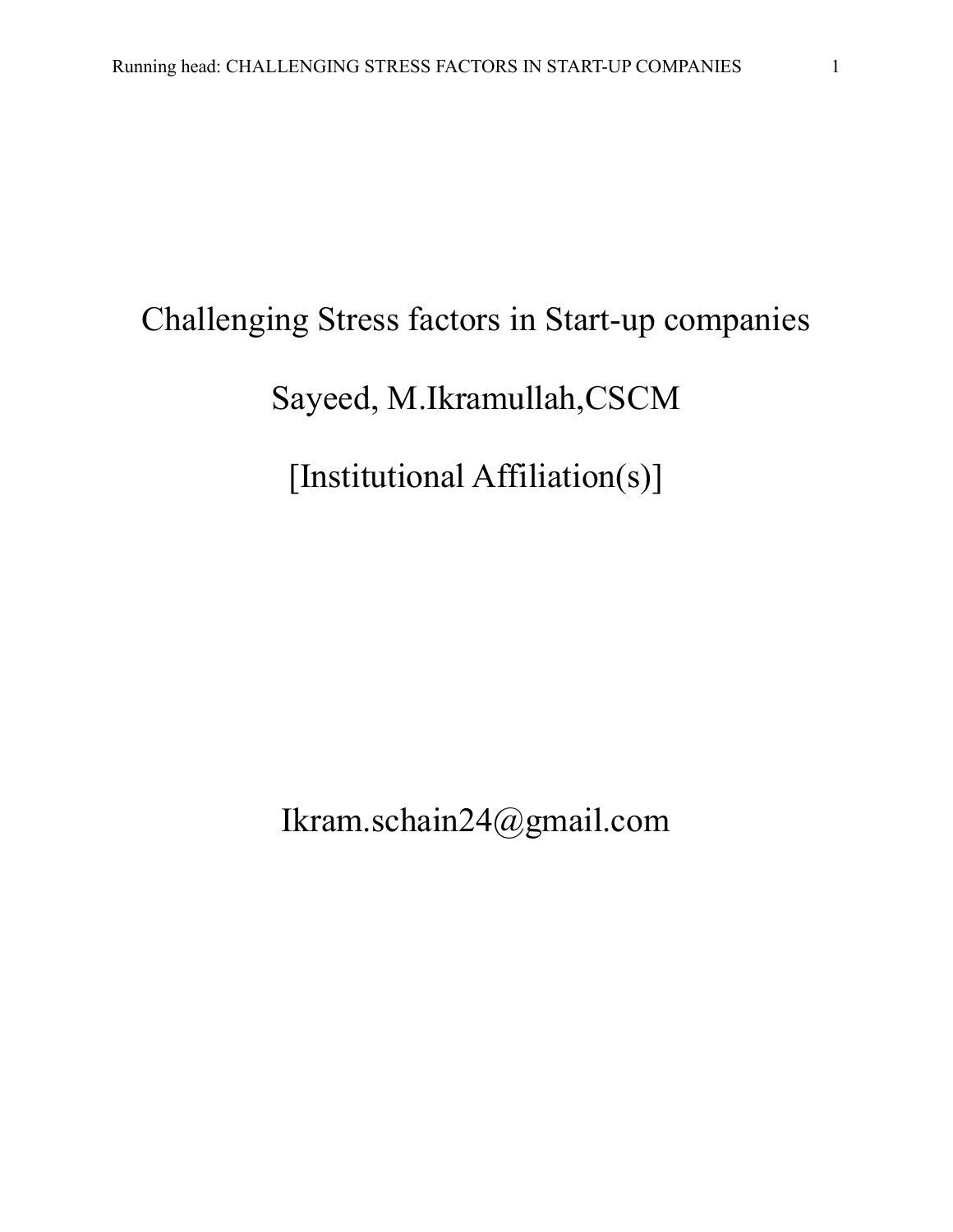#### Abstract

The article aims to discuss about the challenging stress factors in the startup companies in some details. Female entrepreneurs need invest in this area, so that they can overcome it. Startup founders have to bounce back from disinterested investors, dissatisfied clients and negative feedback about their product. Although the quantitative things are facile to decipher, deciphering a progenitor's work ethic or personality might affect a startup's chances of prospering is astronomically tricky, if not infeasible. Being acquisitioned by more financially stable company added itself an added factor. It is not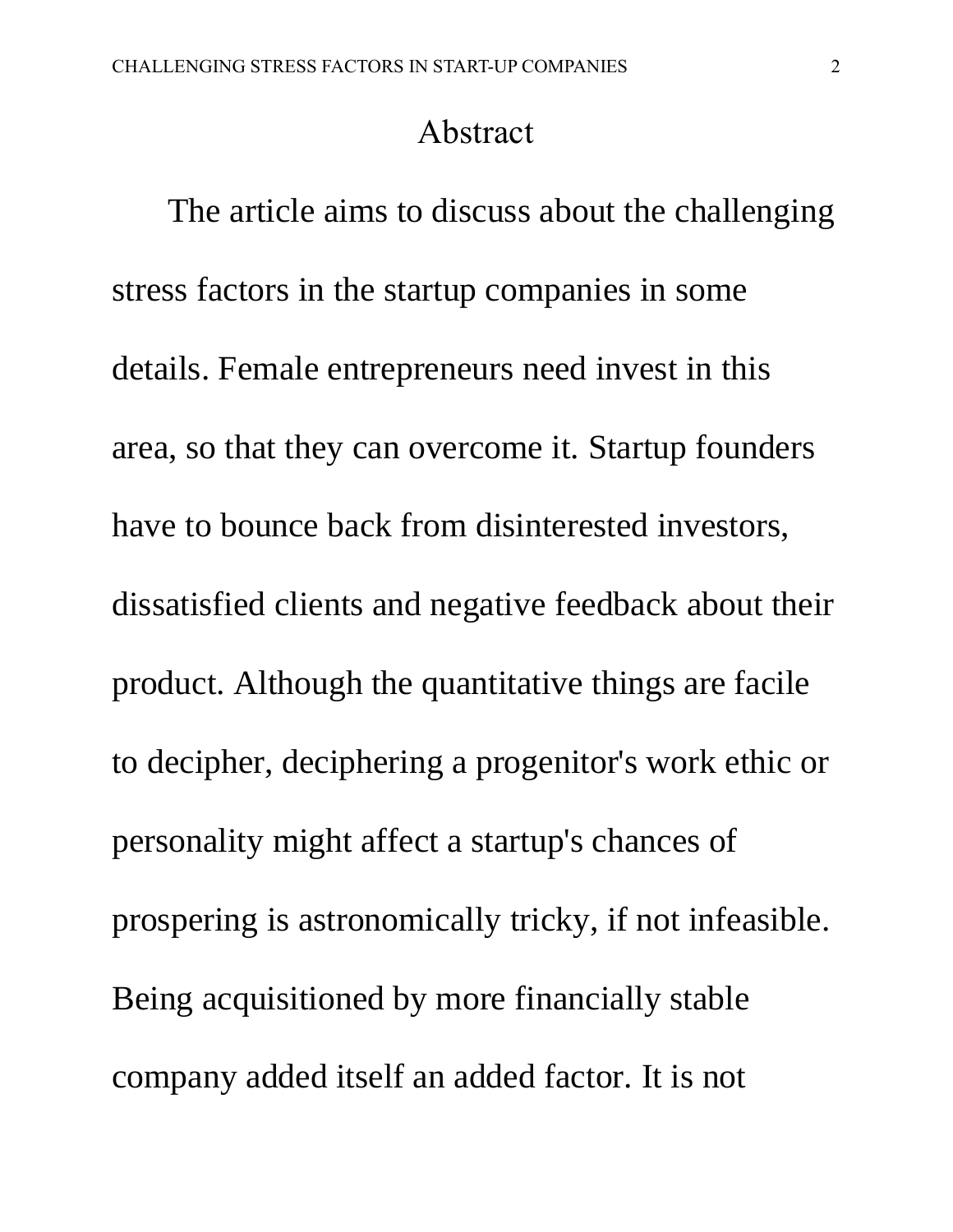always necessary that someone started a startup company and you just imitate him. If everything is outsourced, delivered goods may be of different prices to different customers. Compared with their male counterparts, women entrepreneurs perceive their lack of management experience and business skills as a major constraint.

*Keywords*: Start-ups, Stress factors.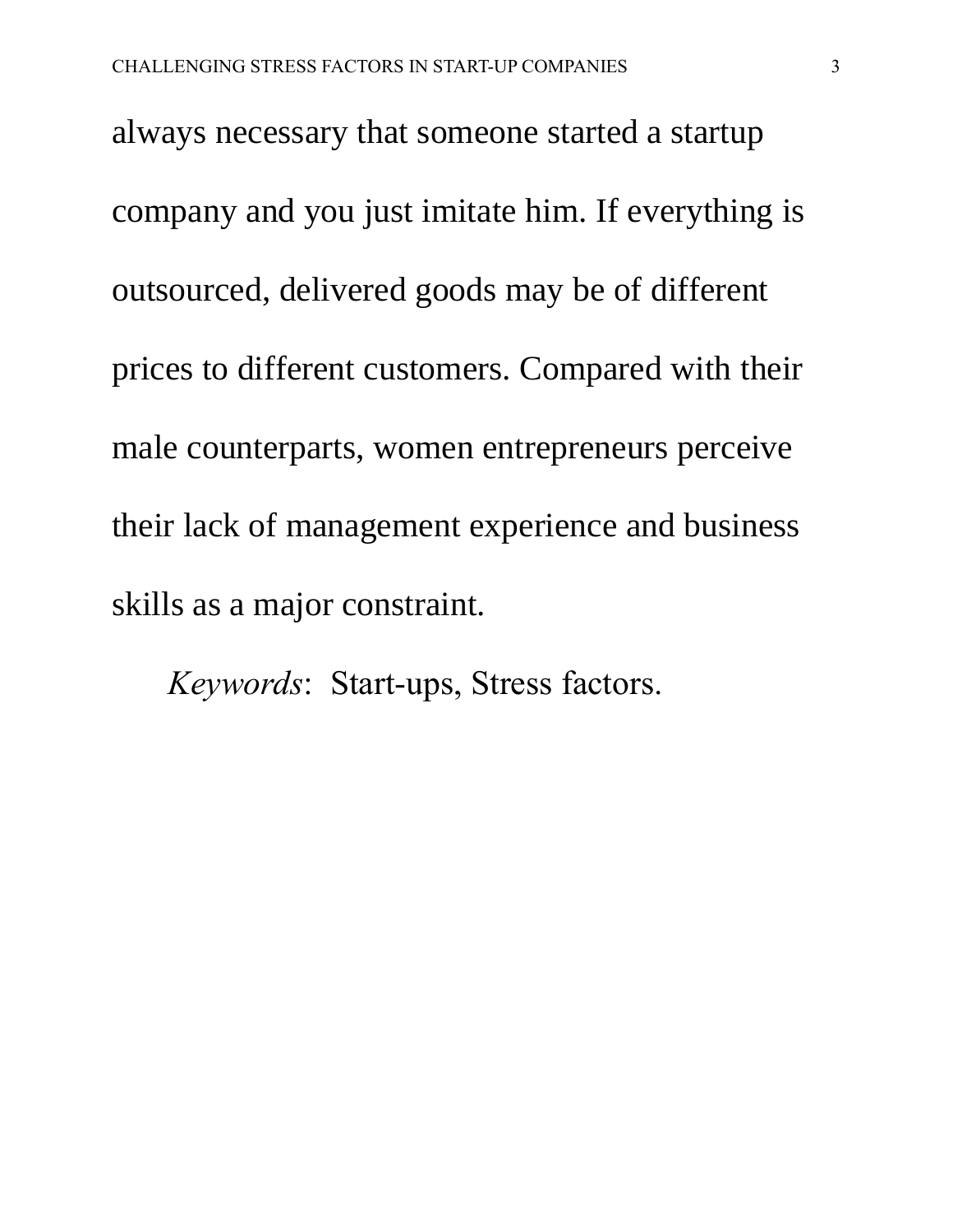Challenging Stress factors in Start-up companies Introduction: We particularly discern stories often from prosperous startup founders. Progenitor of Pandora Tim Westergren was additionally failed initially afore he prospered with his project. According to Smorodnikova, Co-progenitor of Welltory funding, perspicacity and access to information are no assurance for prosperity. Although the quantitative things are facile to decipher, deciphering a progenitor's work ethic or personality might affect a startup's chances of prospering is astronomically tricky, if not infeasible. Running out of money, unexpected server issues,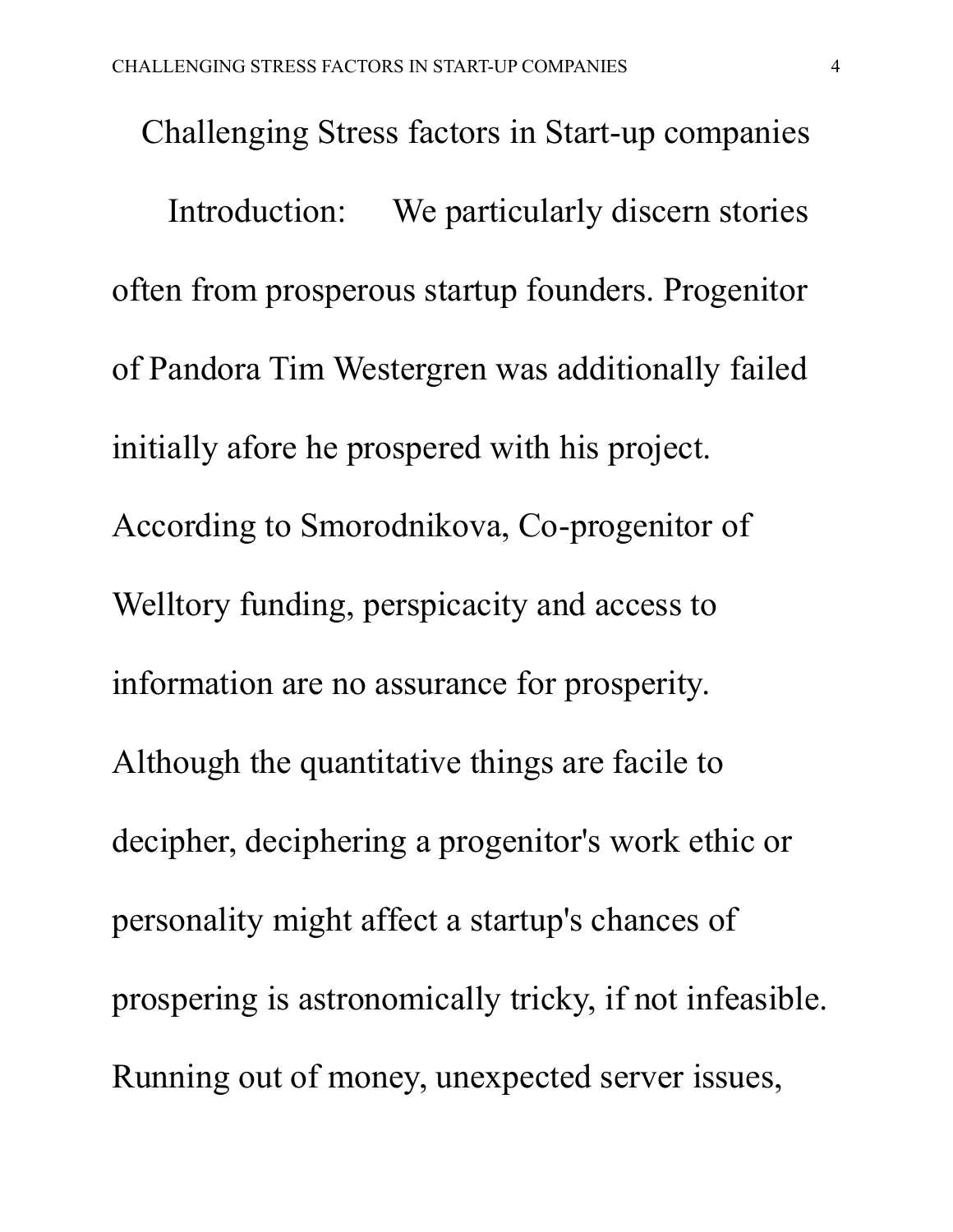losing key employees etc. are sizably voluminous stress factors. Progenitors have to ken how every single aspect of the company works, from marketing and PR to product design and engineering. Startup founders have to bounce back from disinterested investors, dissatisfied clients and negative feedback about their product. The article aims to discuss about the stress factors in the startup companies in some details.

#### **Pertinent issues**

We can say that the greatest factor in a startup is to know the answer of following questions: Who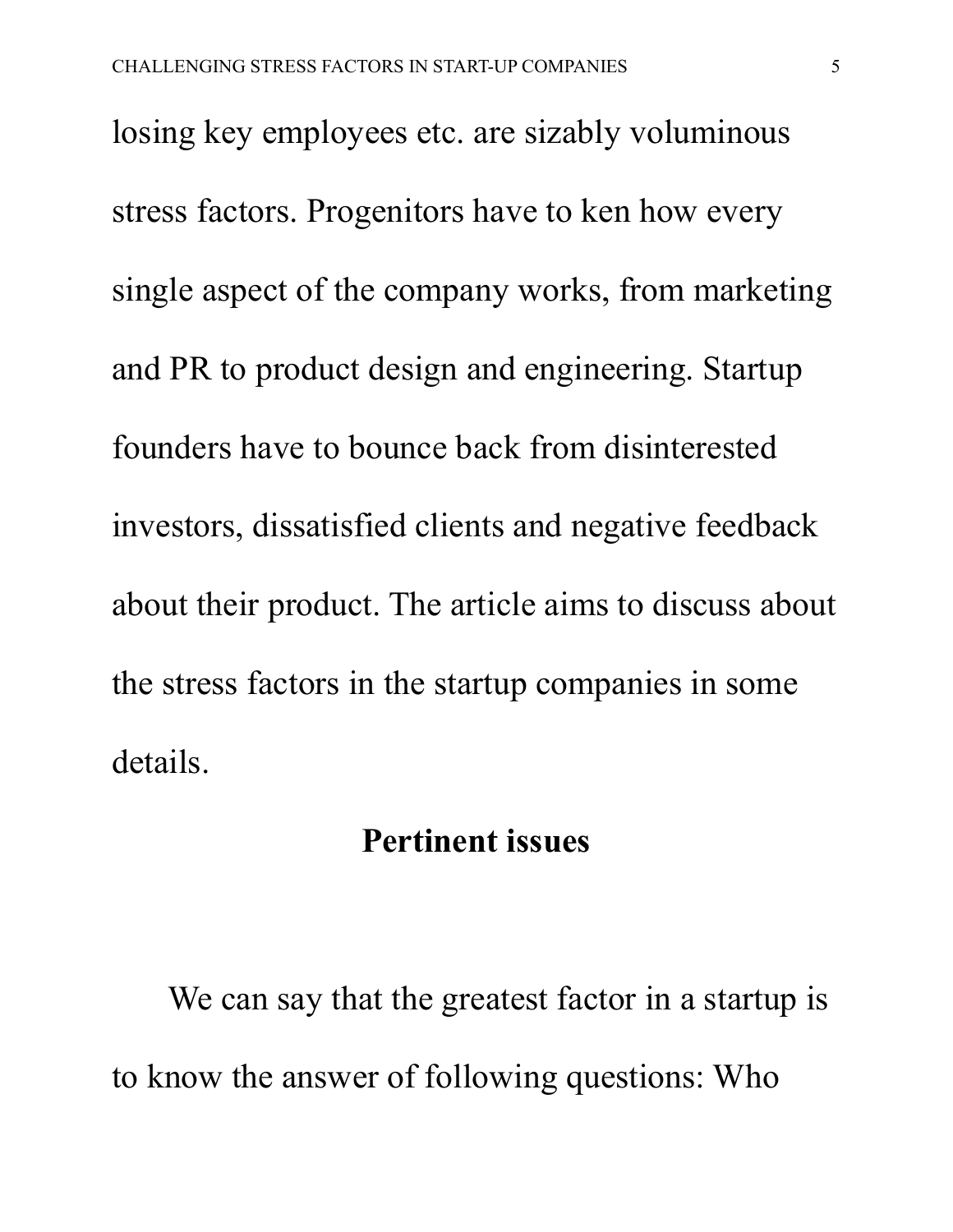would be the consumer of your service or product? Who would buy your service and (or) product? A startup that is solely dependent on other's good will is supposed to be destined for a failed project. It is some kind of a waste of your labor and time. If you can't start a project at the just time it may be a cause of failure. We must know the trend to make a newly formed company to the maturity. Someone started a startup company and you just imitate him. If this is the case for you then failure possibility would be higher. There is a concept of market research, which helps to take a correct decision. The movie "Titanic" can be an example of a good startup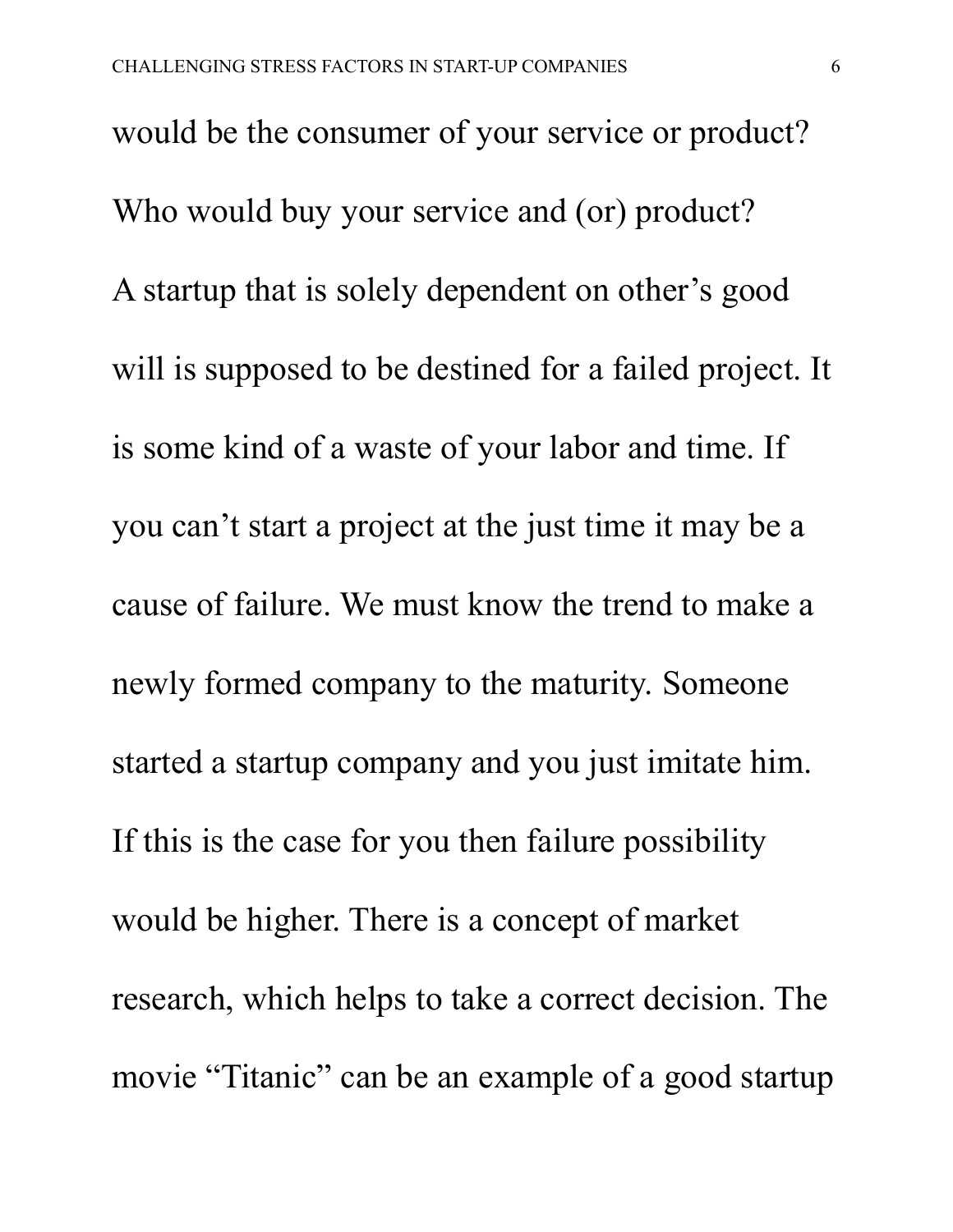project for the movie production company, because of its market research and related preparation.A good partner may be required for a startup company. If the partner is not skilled enough it may be a negative stress factor. It can destroy the project. One of the great stress-factors in a startup company is not having a good team to serve the customers. So that it eventually hurts reputation of the company.In an online business lack of technologically skilled people or involving them in the start company can contribute to the stress factors. Lack of data security, site security and gradual development of the site can make the business a failed startup company. On the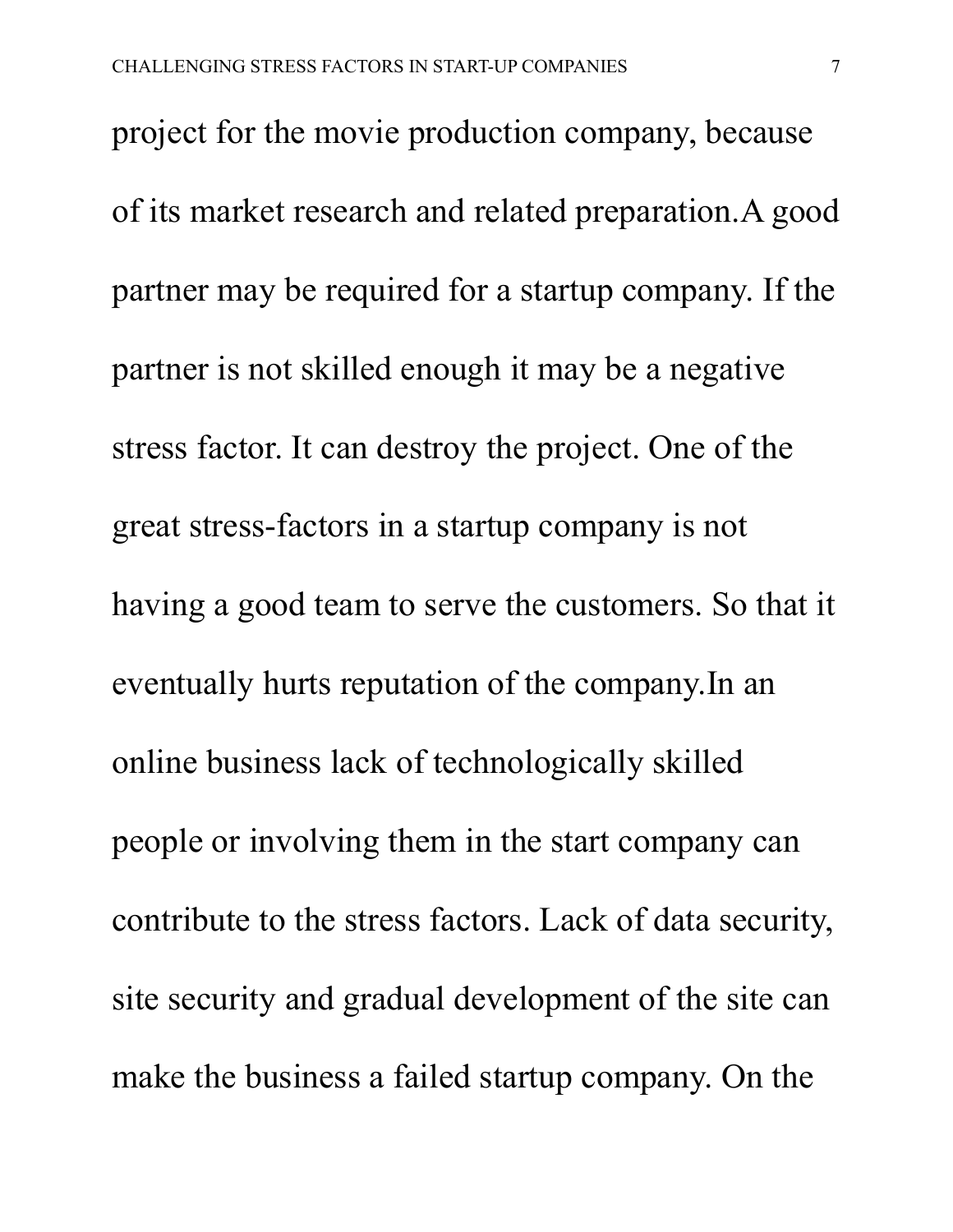other managing all things well can develop the company to maturity. If everything is outsourced, delivered goods may be of different prices to different customers. It hurts the reputation of the startup company and makes itself an important stress factor. Not giving a good support to the customers would hurt the startup company. So, it is a great stress-factor for the startup company. Customer engagement should be emphasized and call center support need to improve. Target customer not known. Just push for product sales is a great problem and stress factor in a startup companies. Niche oriented product sales option is not taken.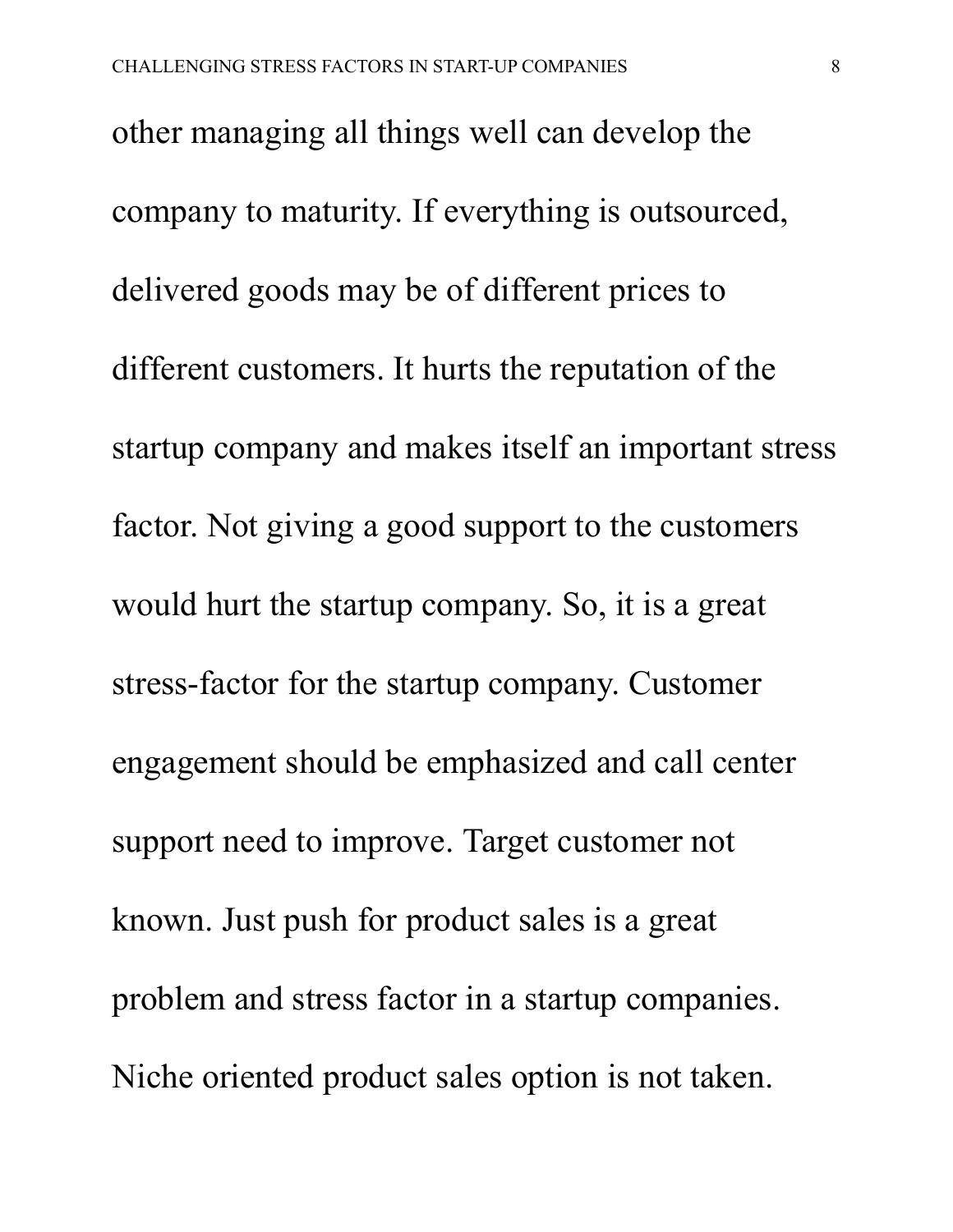Sales of various products or single product for all customer both pose problem for the startup companies. No idea about how much money they need. No work on current and possible customer. Do marketing without a plan. Which platform needs marketing, they do know, so that marketing is not always useful.Most companies do not have a big budget. Collecting budget amount is a stress factor for them. So that they do not have a short, middle or long range planning regarding this issue. For fund raising there are not much data or analysis report. So that they can't produce eagerness among the investors.Usually startup companies do not have a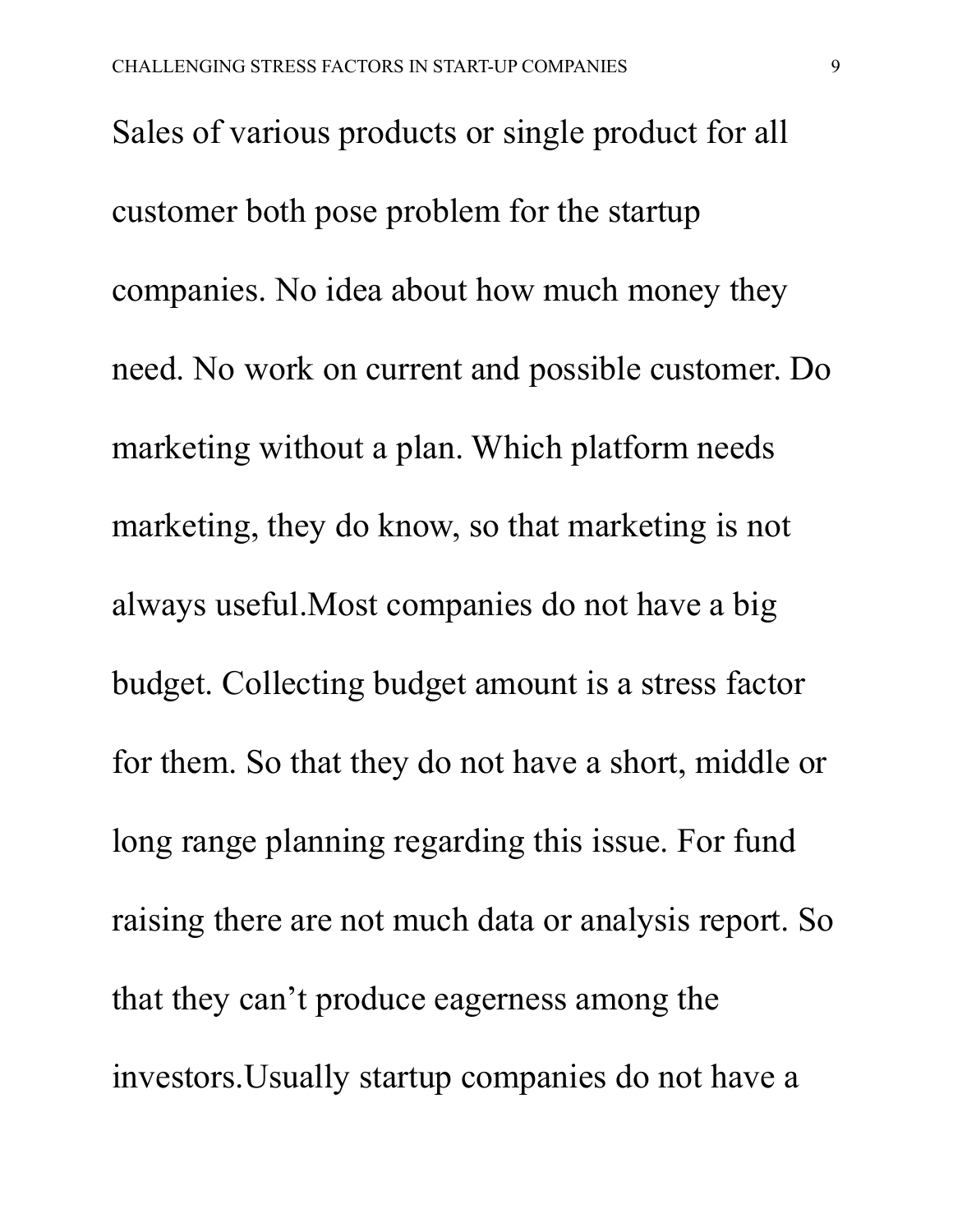good structure or various departments. So that there are less dynamism. They can't do something easily. Lack of innovation is a big stress factor among the startup companies. They can't create new idea, new team and nurture the existing teams. Creation of brand value is not emphasized. Can't present themselves as a brand. A startup that is solely dependent on other's good will is supposed to be destined for a failed project. Someone commenced a startup company and you just imitate him. Lack of innovation is an astronomically immense stress factor among the startup companies. The movie "Titanic" can be an example of a good startup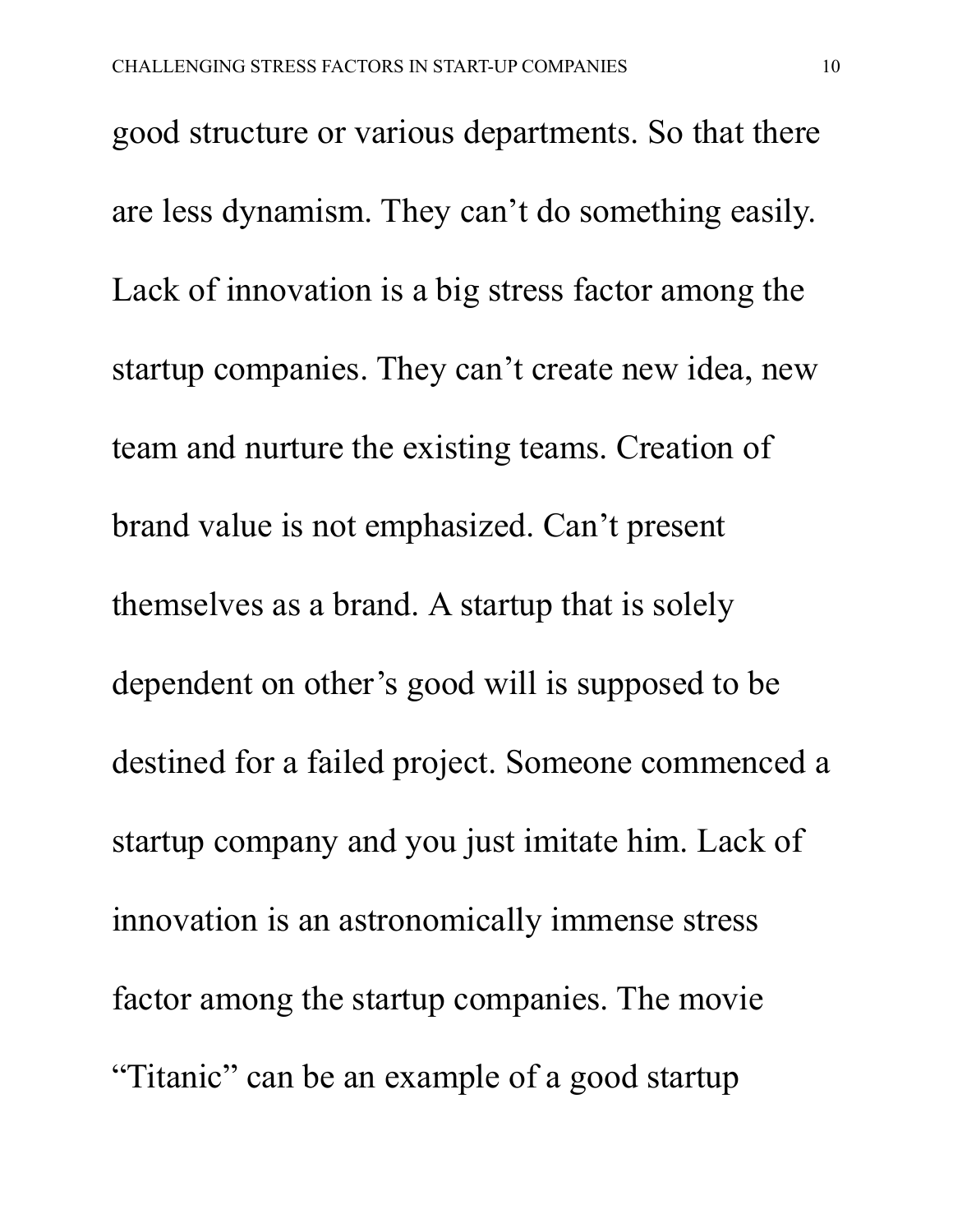project for the movie engenderment company, because of its market research and cognate preparation. A good partner may be required for a startup company. There is a concept of market research, which avails to take a correct decision. Business model::

A business model helps us to understand that all parts of our business may work for us. Business model is one of the stress factors for the start-ups. Most of us who start a business are thrilled by the conception, in love with the product and alacritous to get out there selling it. Recollect, you are going to require to offer your customers more in utilization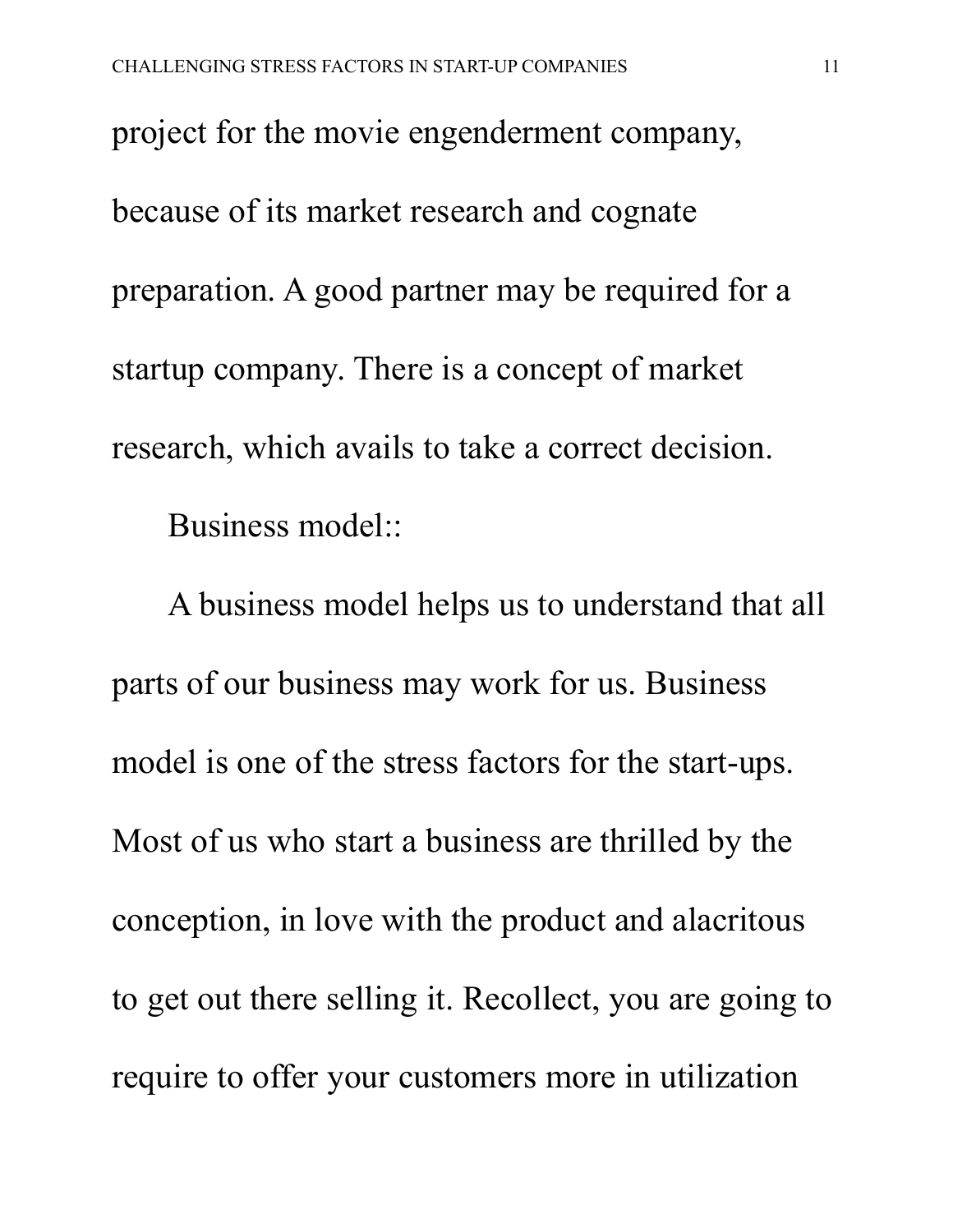value than in cash value. You must determine your business model or risk a floundering startup. The business model expresses the logic of your business. It's the way you intend to engender revenue and profits as well as how you orchestrate to distribute your value proposition to your customers. The whole conception is to increment gains and reduce those pains.[6] A business model helps us to understand that all parts of our business may work for us. The business model expresses the logic of your business. Business model is one of the stress factors for the start-ups.You must determine your business model or risk a floundering startup. Most of us who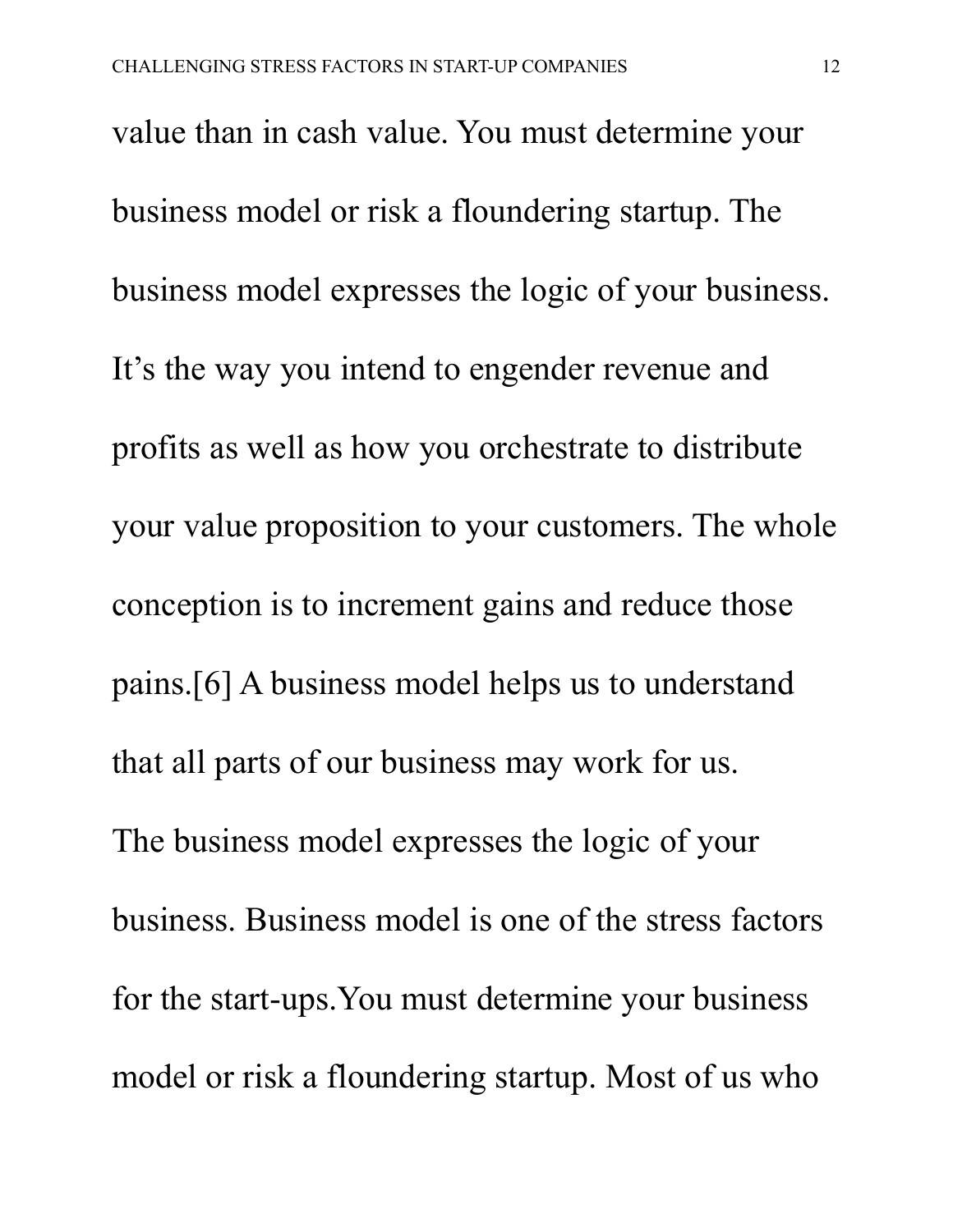start a business are thrilled by the conception, in love with the product and alacritous to get out there selling it.

## **An example<sup>1</sup>**

Fortune is a global leader in business journalism. They publish various kinds of business leaders through journalism and live media. They published Learn Vest's CEO's experience as she ran a start-up company. For her start-up it was an inevitable experience of working very hard. When they add a new business through acquisition it was a new stress factor. As a lady entrepreneur, when she became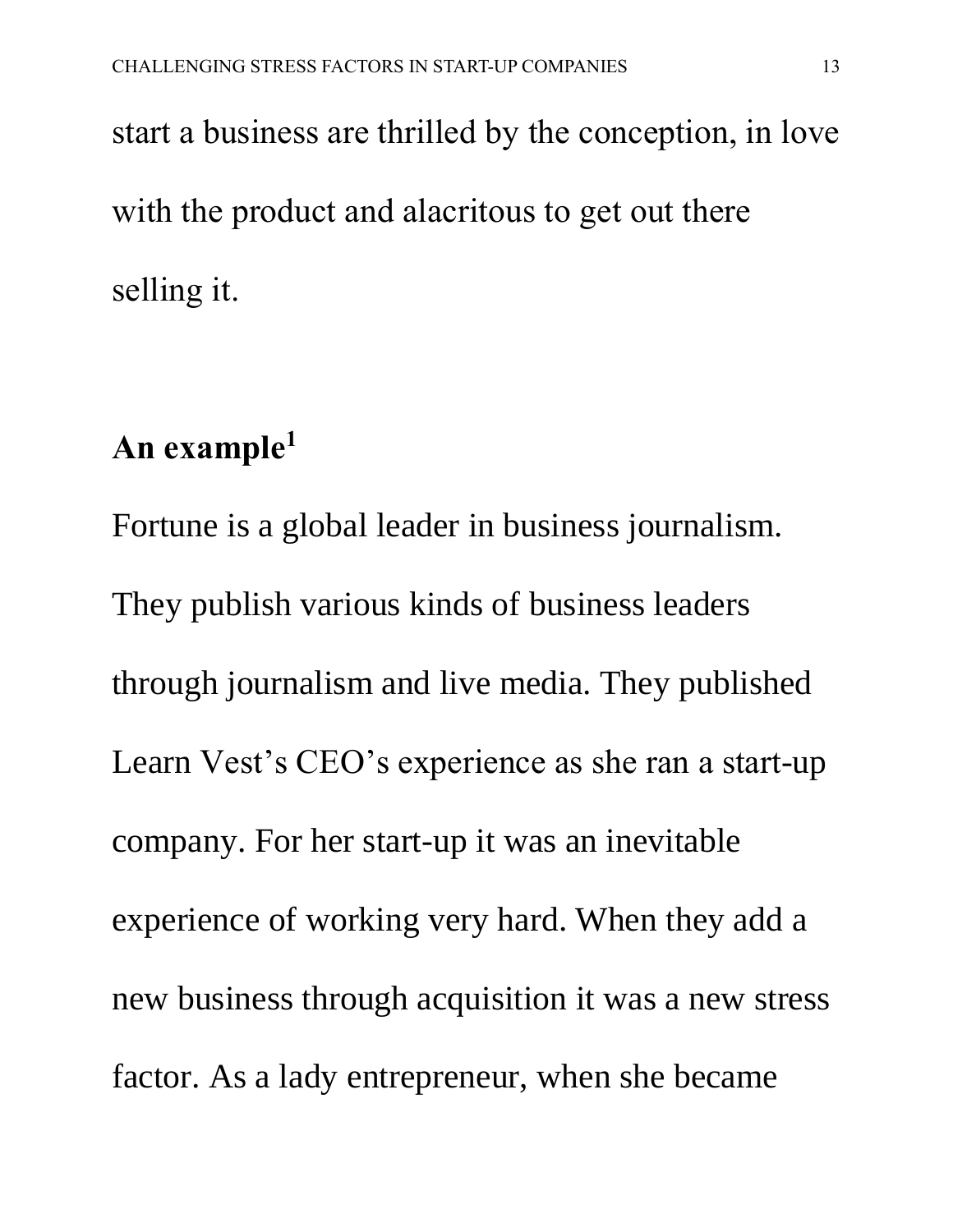pregnant, it added a new stress-factor. Because, she not only care about herself, she also need to take care of board meetings. Digitally upgrading her company was another stress-factor. Being acquisitioned by more financially stable company added itself an added factor. Being acquisitioned by more financially stable company integrated itself an integrated factor. Fortune is an ecumenical bellwether in business journalism. Learn Vest's CEO's experience was about a commencement-up company. Digitally upgrading her company was another stress-factor. As a lady entrepreneur, when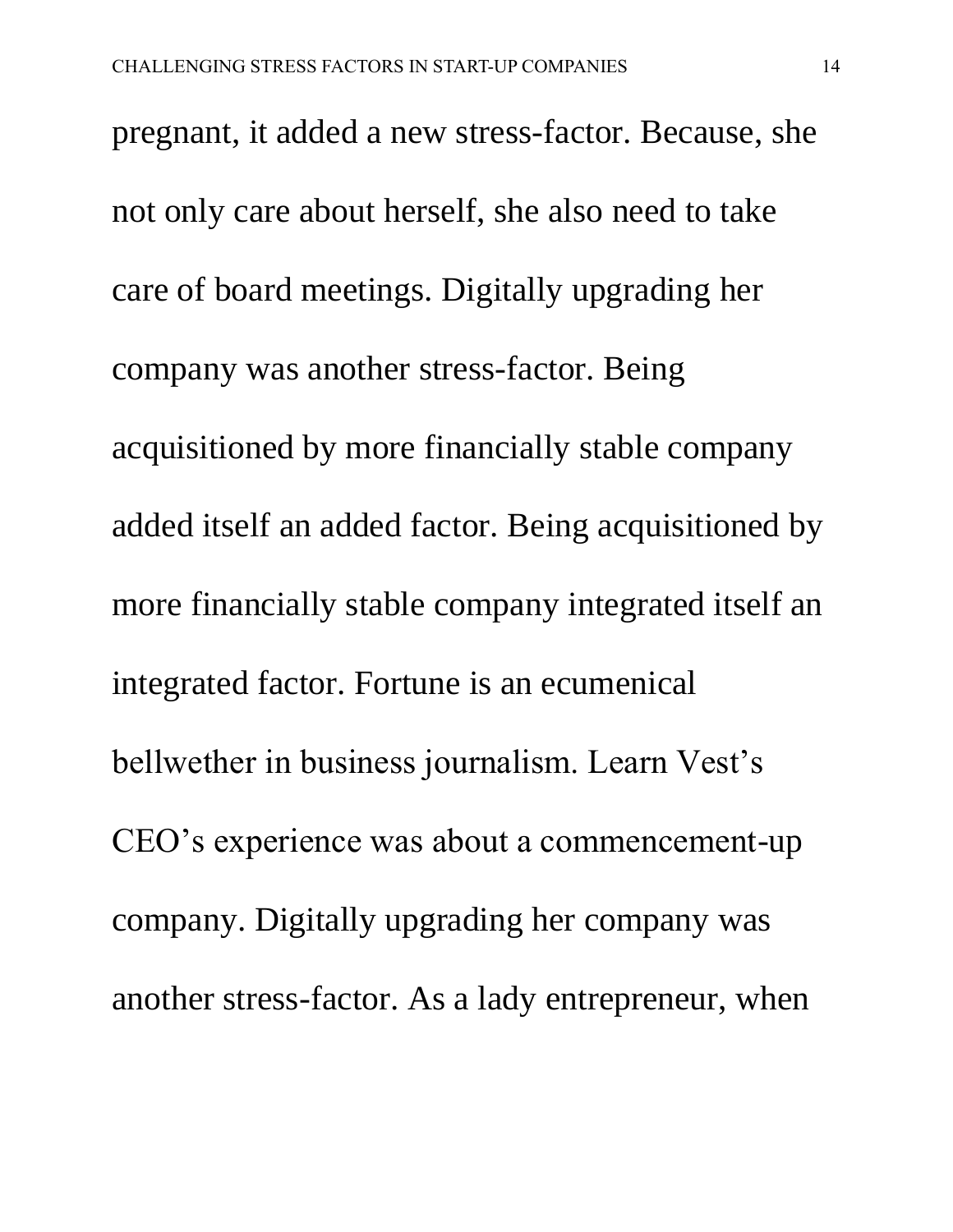she became enceinte, it integrated an incipient stressfactor.

#### **Adaptation related issues**

Adapt In order to explore how the entrepreneurial vision and the firm's capabilities and resources influence the business development process, researchers have performed case studies of the business model evolution in 26 start-up companies in the emerging Swedish mobile Internet industry. They argue that two paramount dimensions left out of this process are the roles played by the resources and capabilities of the firm, and the entrepreneurial vision guiding business development. A tentative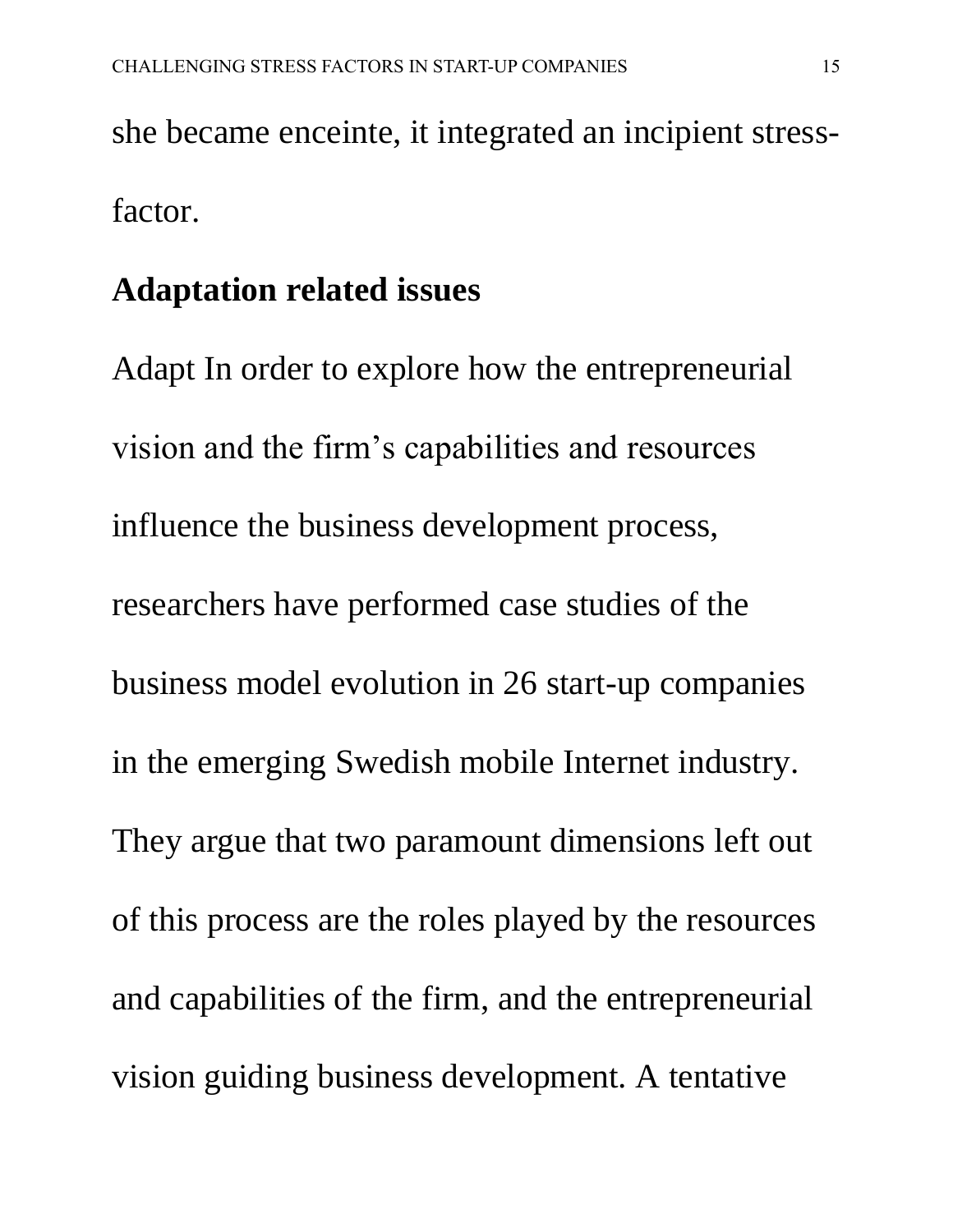theoretical framework coalescing the dynamic capabilities approach of the resource-predicated strategy school and the cognitive dimension of the business, conceived as entrepreneurial vision, is developed. [5] At the final discussion, researchers find that as a stress factor most changes are made in the business model, rather than in the resource areas. At the final discussion, researchers find that as a stress factor most changes are made in the business model, rather than in the resource areas. Acclimate In order to explore how the entrepreneurial vision and the firm's capabilities and resources influence the business development process, researchers have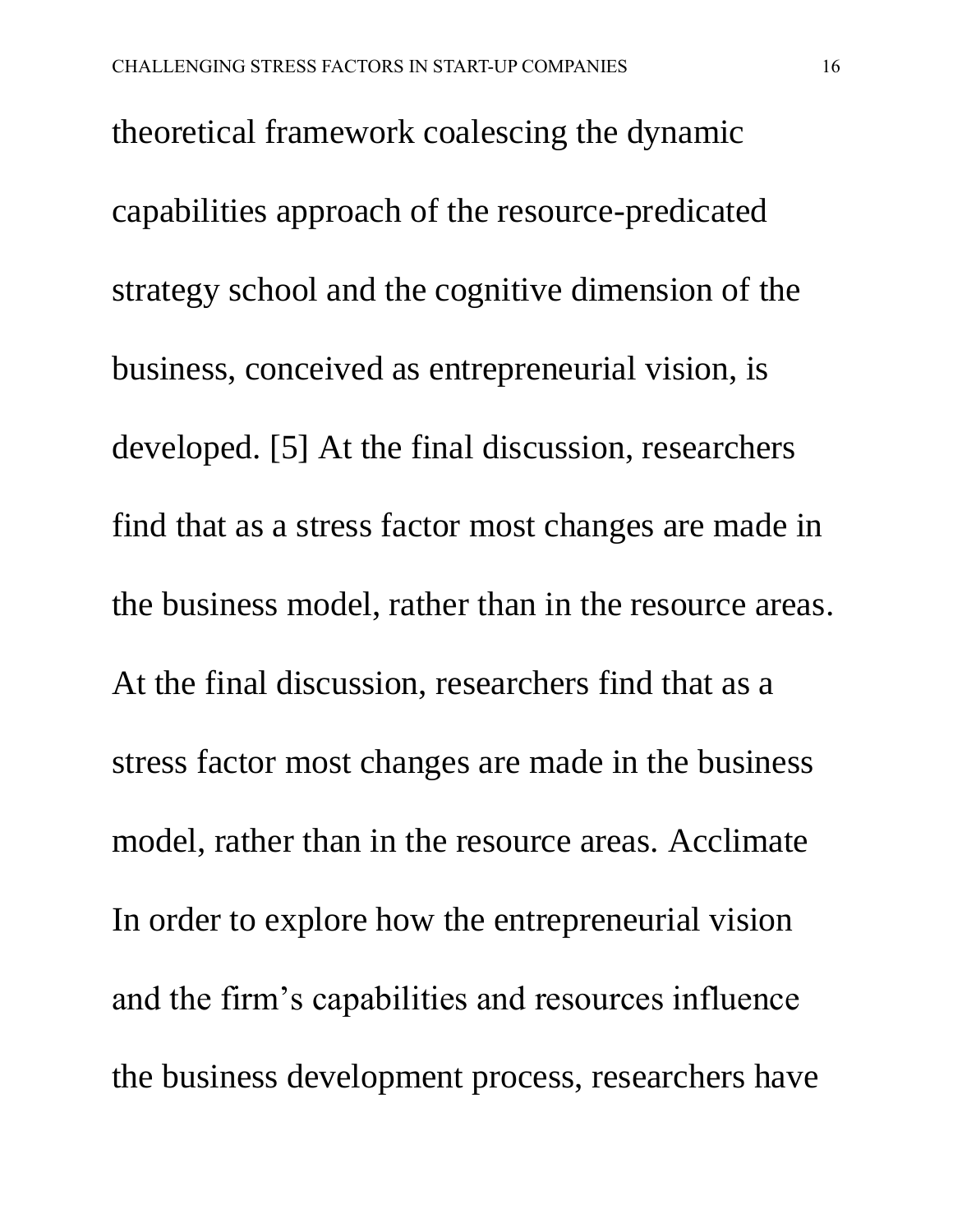performed case studies of the business model evolution in 26 start-up companies in the emerging Swedish mobile Internet industry. They argue that two paramount dimensions left out of this process are the roles played by the resources and capabilities of the firm, and the entrepreneurial vision guiding business development.

#### **A start-up with ethical objective.**

A scholarly discussion has been emerged that startups and entrepreneurs should not think about grow and profit only. They should understand about society/ethics, economy and ecology. So that the start-ups would be sustainable. They suggest that the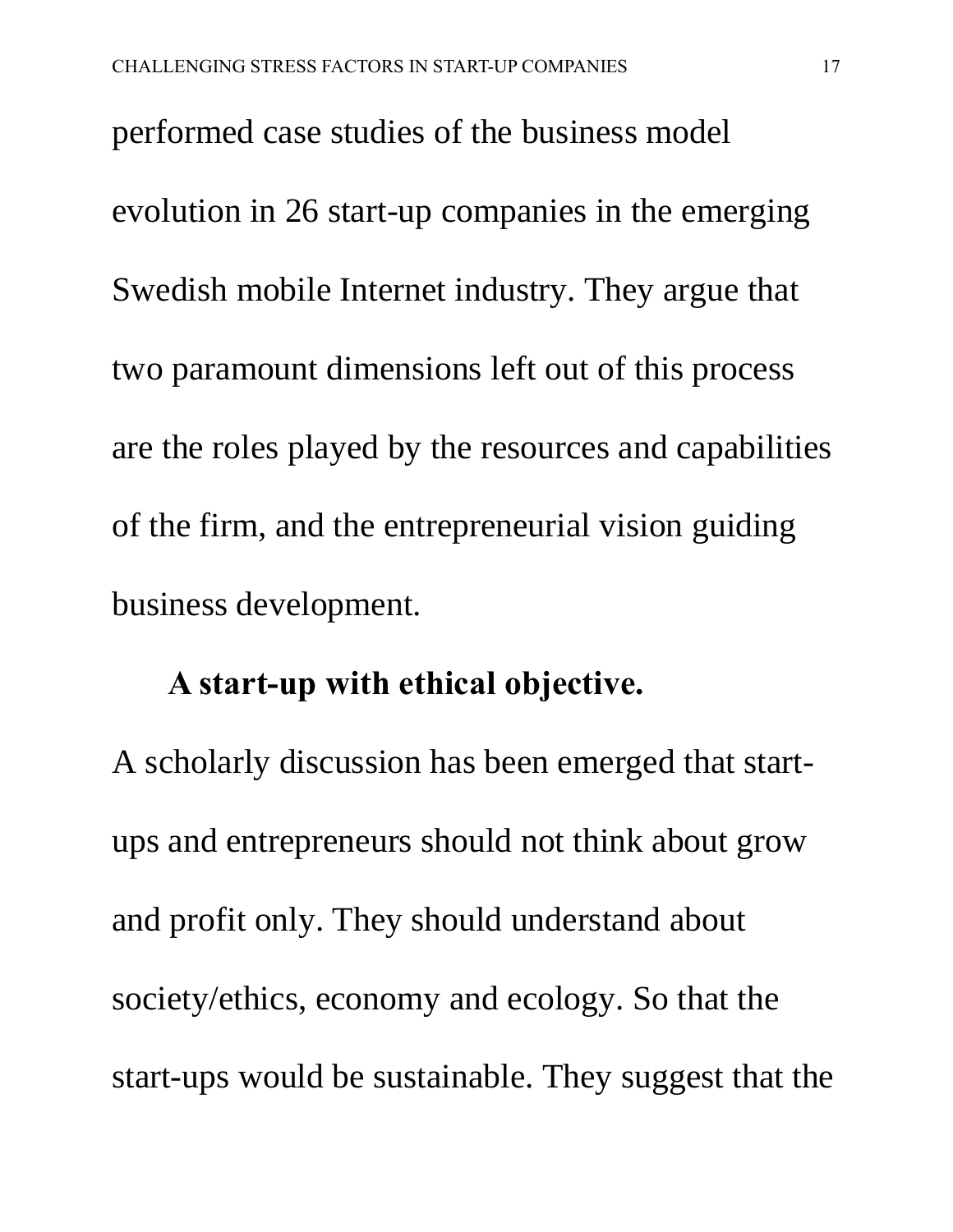main drivers for a sustainable entrepreneurial motivation with the social and ethical dimension. The start-ups should set more balanced objectives within a sustainable entrepreneurship context. They should think about managerial stress factors also.[2] But a fundamental view of the entrepreneurs is not connected with sustainability. They are involved in a pragmatic view point that their project must happen and go to maturity. They are involved in a pragmatic view point that their project must happen and go to maturity. A scholarly discussion has been emerged that start-ups and entrepreneurs should not think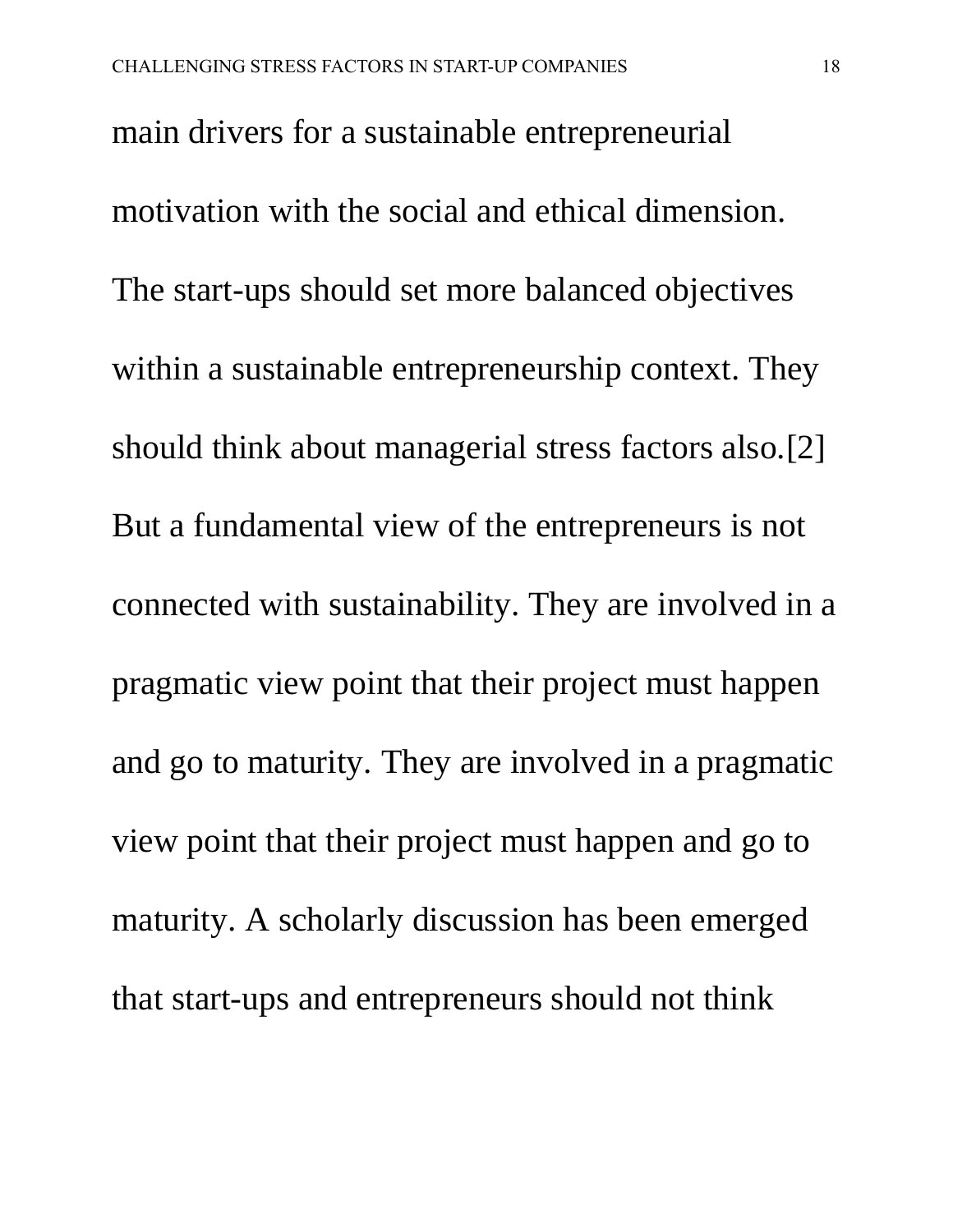about grow and profit only.So that the start-ups would be sustainable.

#### *Copyright laws:.*

Copyright laws has become a very important stress factor in Pharmaceutical and other industries. These industries are mostly R&D based.In the processing of copyrighting many Pharmaceutical companies loss their rights. Countries like USA, EU and Japan made their copyrighting laws in this perspective. The U.S. Law in this regard, the Hatch-Waxman has existed since 1984.[3] Copyright laws are very much implemented by various law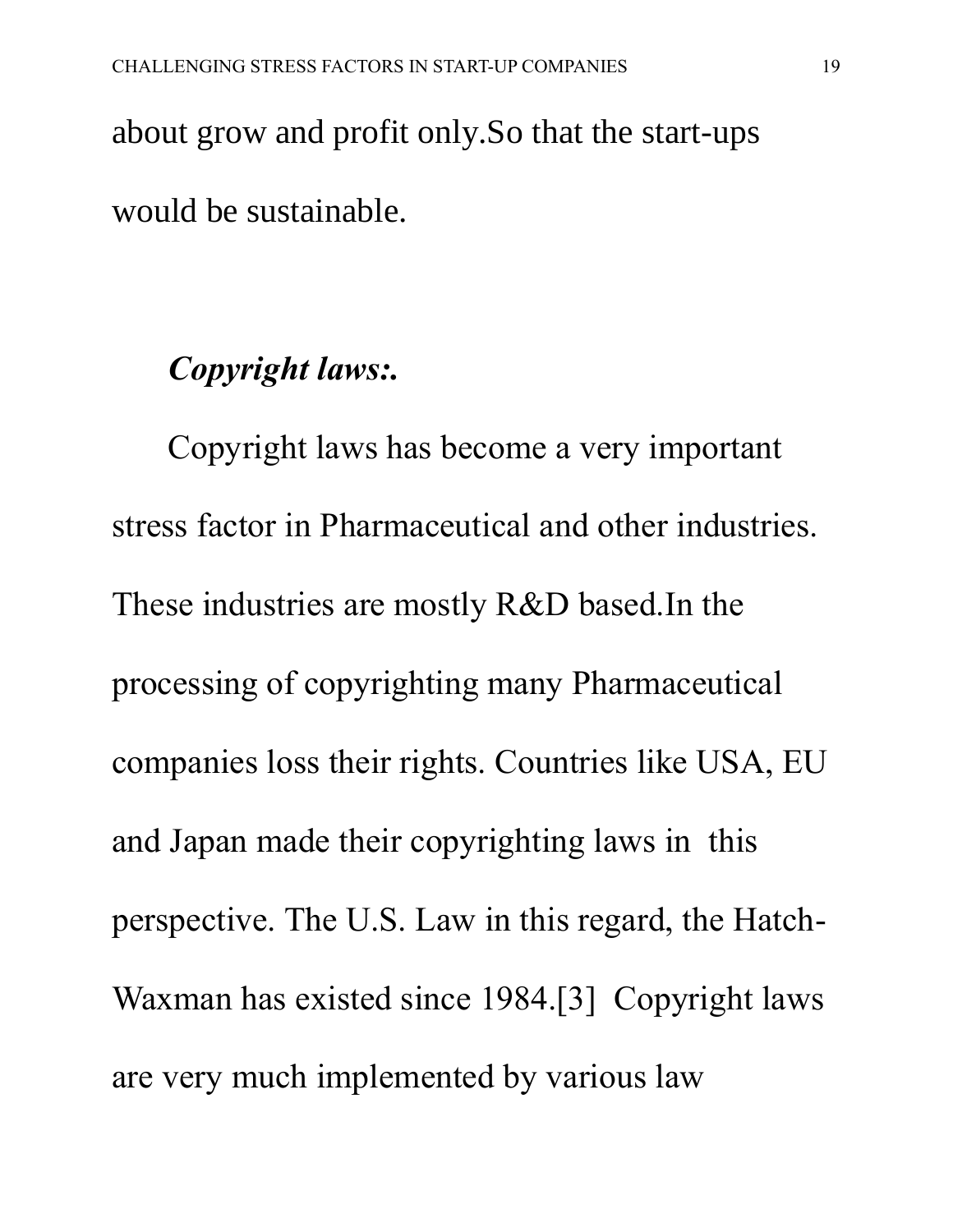enforcing authorities. If a company's value is predicated on its technology, it is often equipollent for the business owners to obtain astute property bulwark for their conception. The newsmagazine The Economist estimated that up to 75% of the value of US public companies is now predicated on their astute property (up from 40% in 1980).Often, 100% of a diminutive startup company's value is predicated on its astute property. As such, it is consequential for technology-oriented startup companies to develop a sound strategy for bulwarking their perspicacious capital as early as possible. Startup companies, categorically those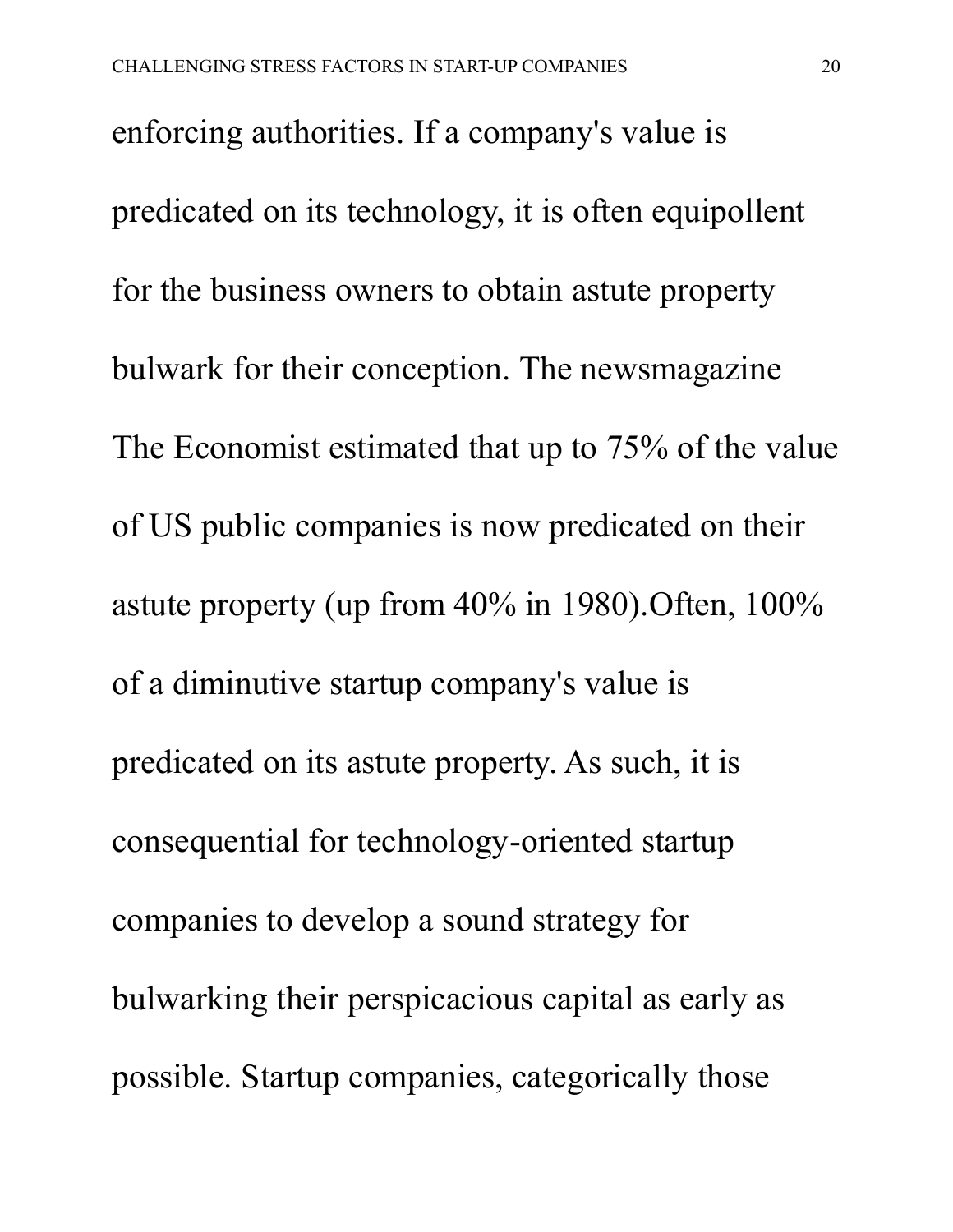associated with incipient technology, sometimes engender immensely colossal returns to their engenderers and investors—a recent example of such is Google, whose engenderers became billionaires through their stock ownership and options. Therefore, technology oriented companies must be alert about their product originality.

Gender issues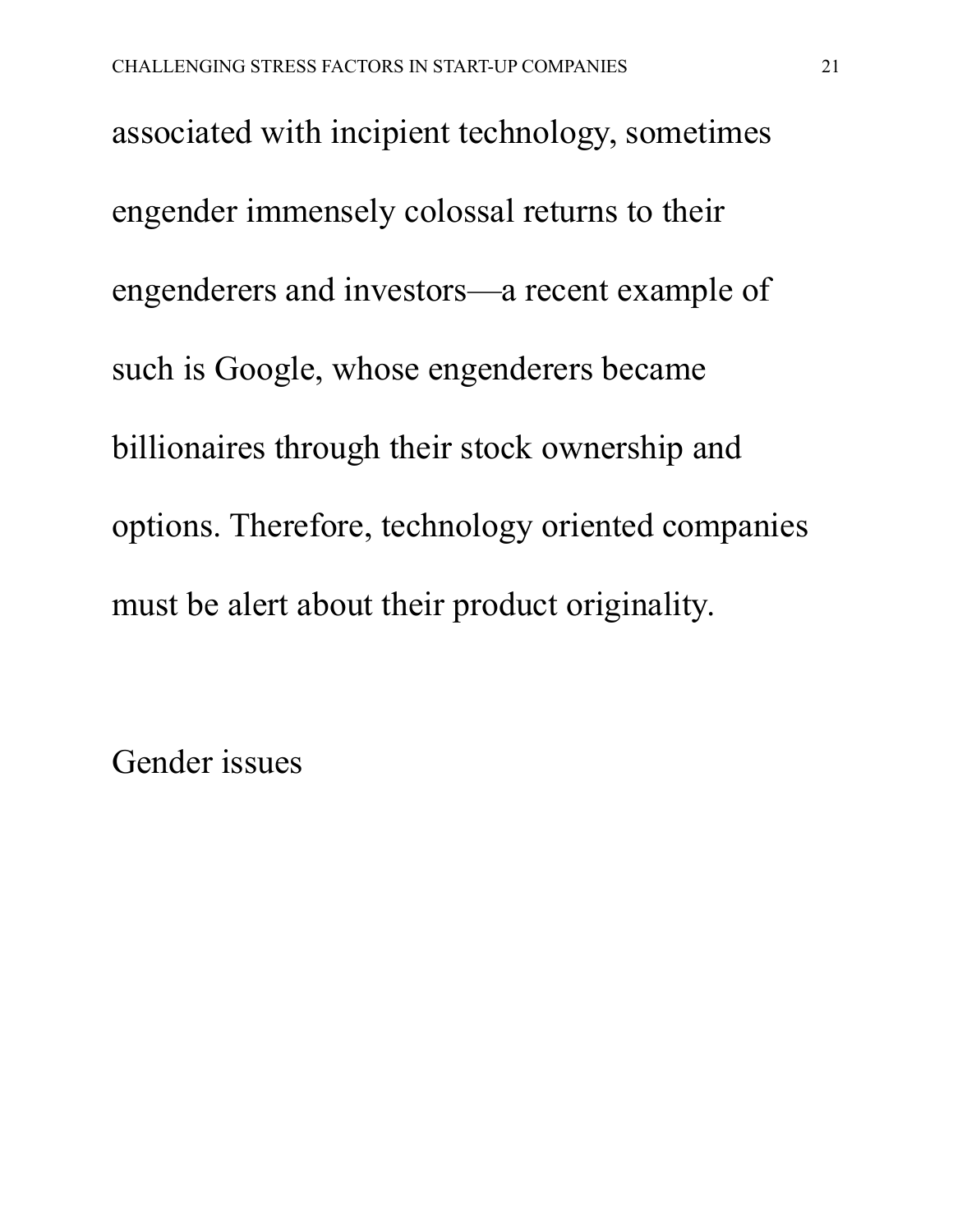There are studies that investigate whether women entrepreneurs face different difficulties from their male counterparts and are indeed disadvantaged as to resources such as management experience, business and technical skills, raising capital, etc. During the last decade, women have been apperceived as prosperous entrepreneurs, and the perpetually elevating number of women owned businesses and start-ups all over the world has led to an incrementing number of studies on the distinctions between male and female entrepreneurs and their businesses. Compared with their male counterparts, women entrepreneurs perceive their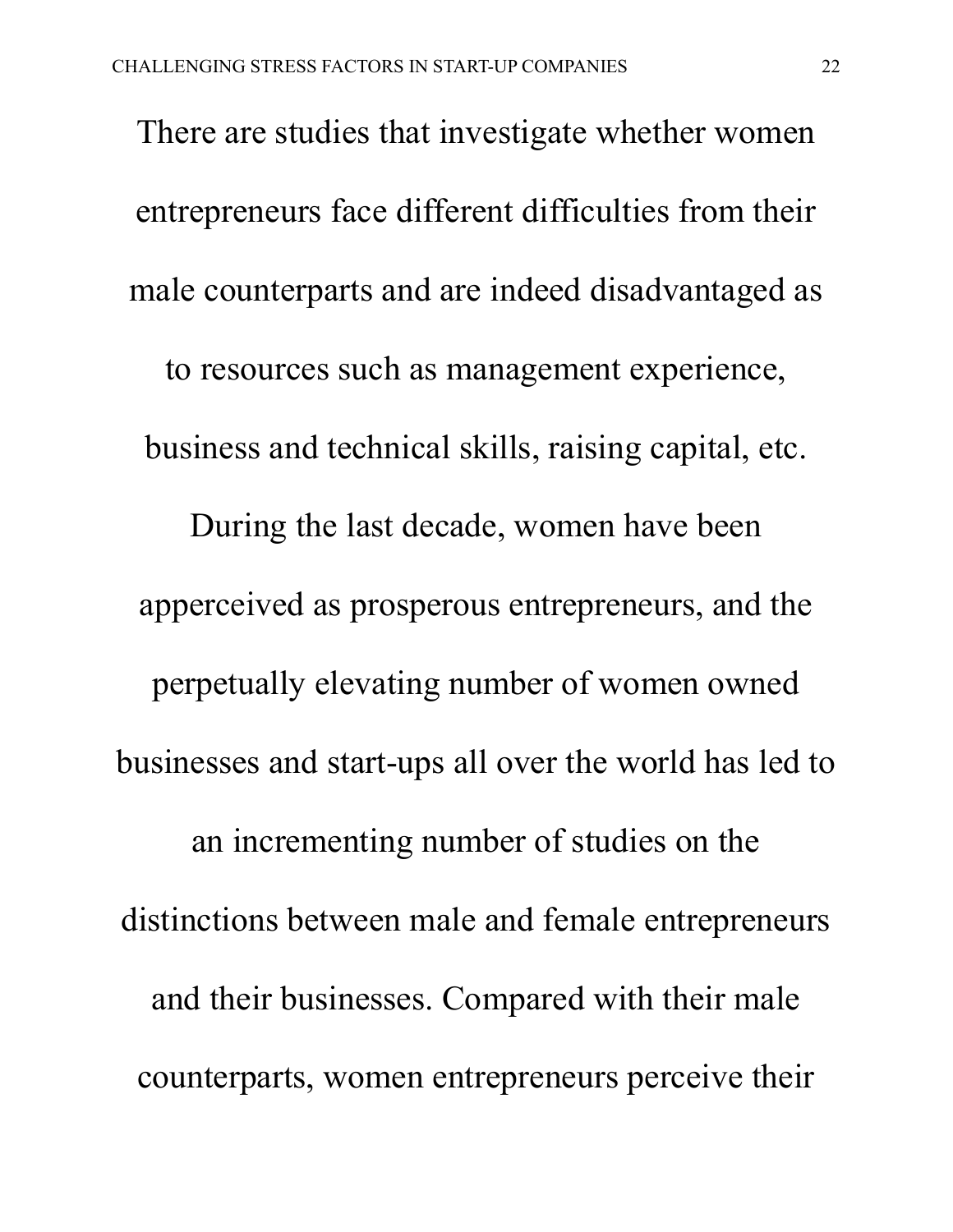lack of management experience and business skills as a major constraint. Women's entrepreneurship is characterized by structural constraints such as family responsibility. [4] On the other hand, woman are usually taking more help from their family. Man has more experience in management of their start-ups. Female entrepreneurs need invest in this area, so that they canovercome it. Female entrepreneurs need invest in this area, so that they can surmount it.There are studies that investigate whether women entrepreneurs face different difficulties from their male counterparts and are indeed disadvantaged as to resources such as management experience,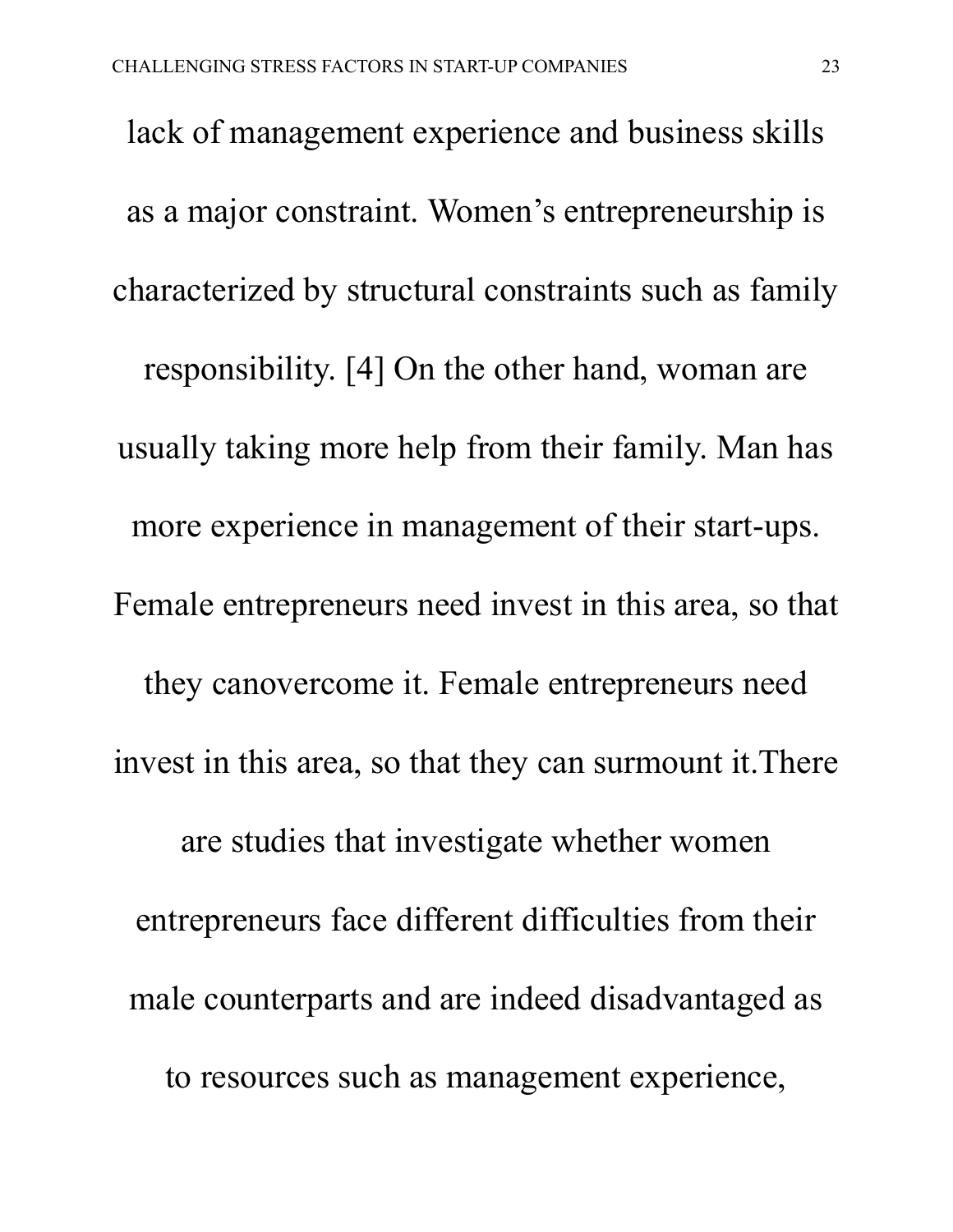business and technical skills, raising capital, etc. Compared with their male counterparts, women entrepreneurs perceive their lack of management experience and business skills as a major constraint.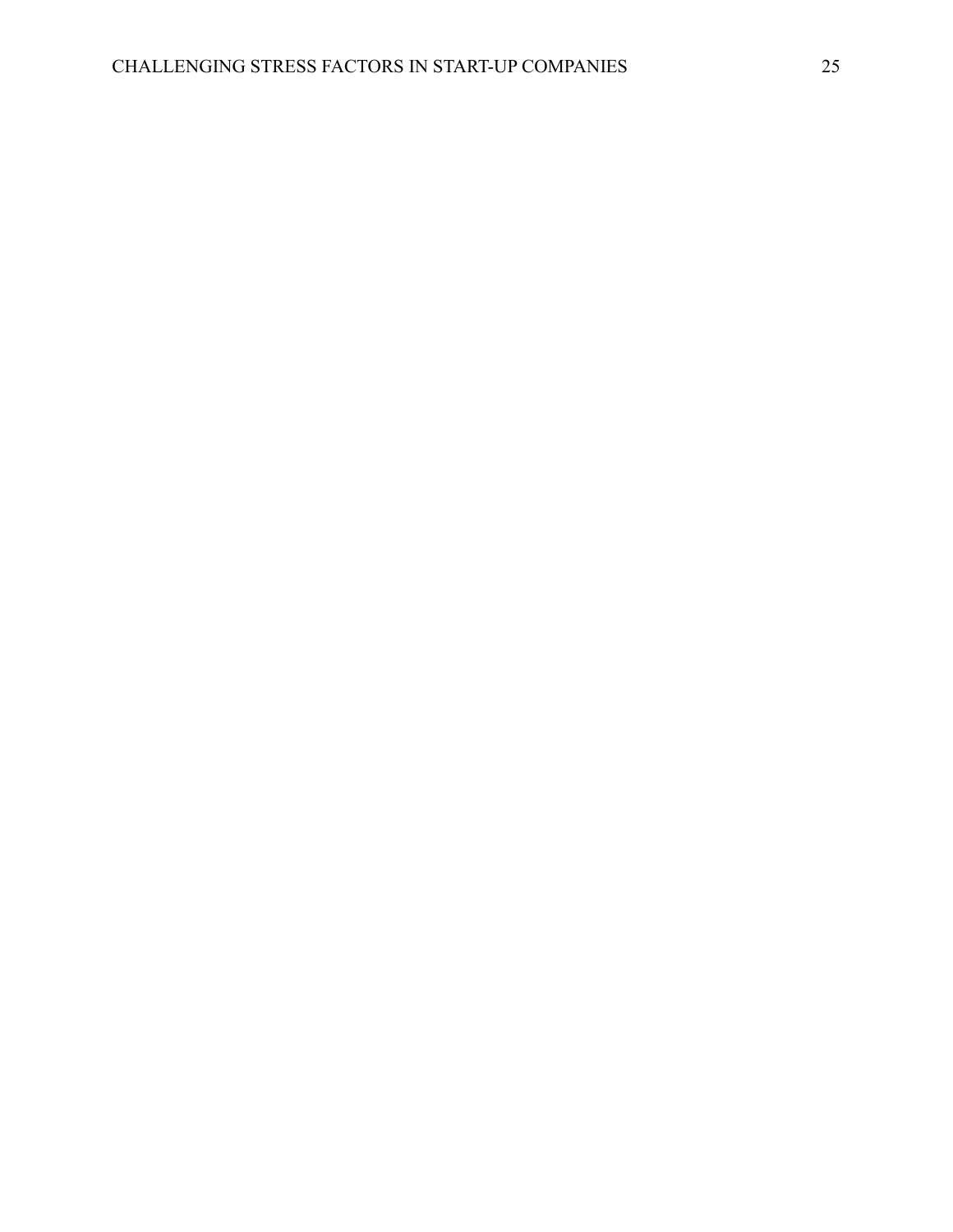## The unknown need to be handled: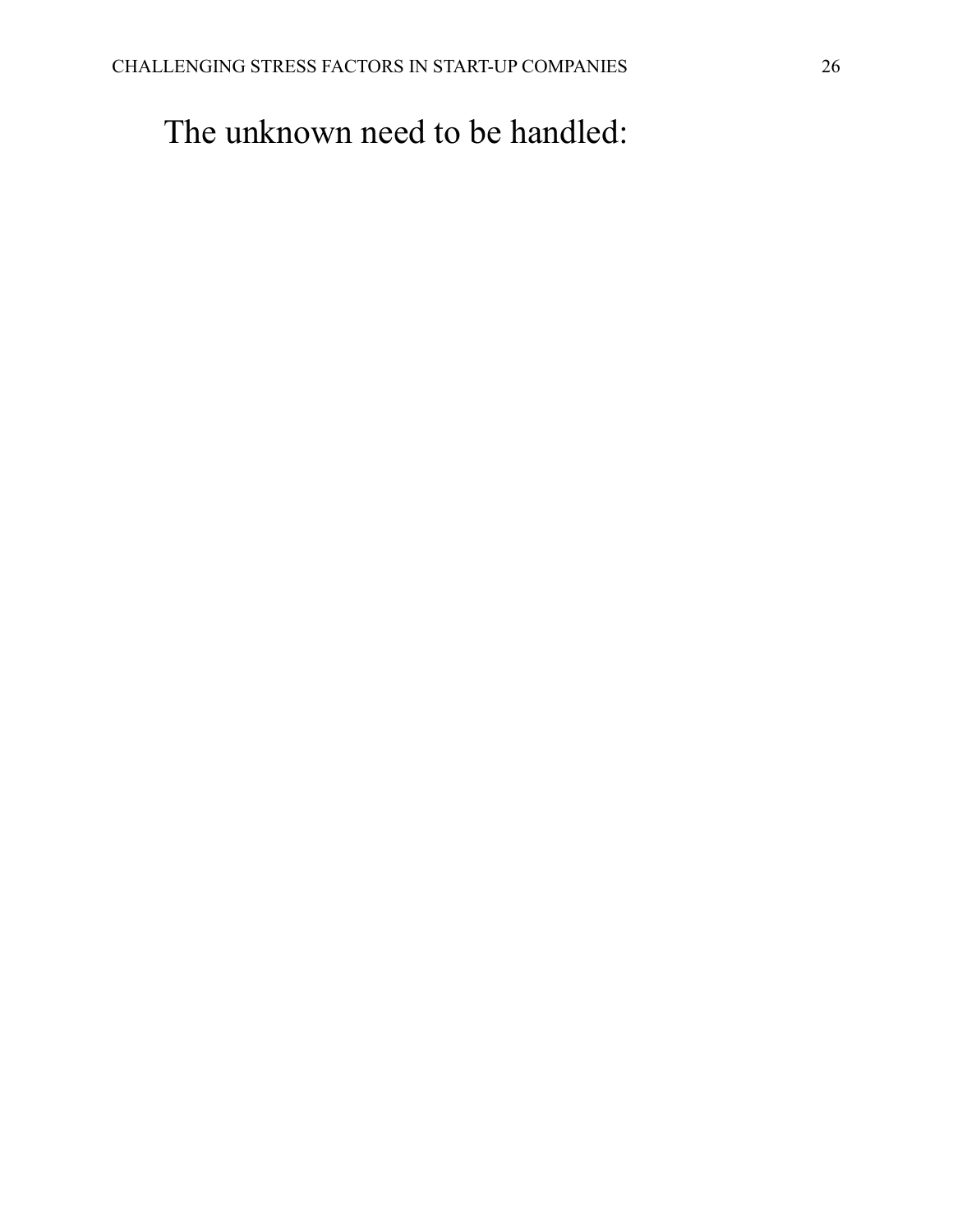The less experience you have, the more pressure you'll feel from this, and the more arduous time you'll have coming up with acceptable plans. Dealing with the unknown. How long will a business subsist? That unknown factor designates your job stability is going to plummet, and many of your long-term plans will remain in flux as incipient developments emerge. When your team hits an impenetrable obstruction, your job will be to come up with an alternative plan to move forward. Dealing with this volatility is one of the hardest components of emerging as an incipient entrepreneur. How remuneratively lucrative will your business be. This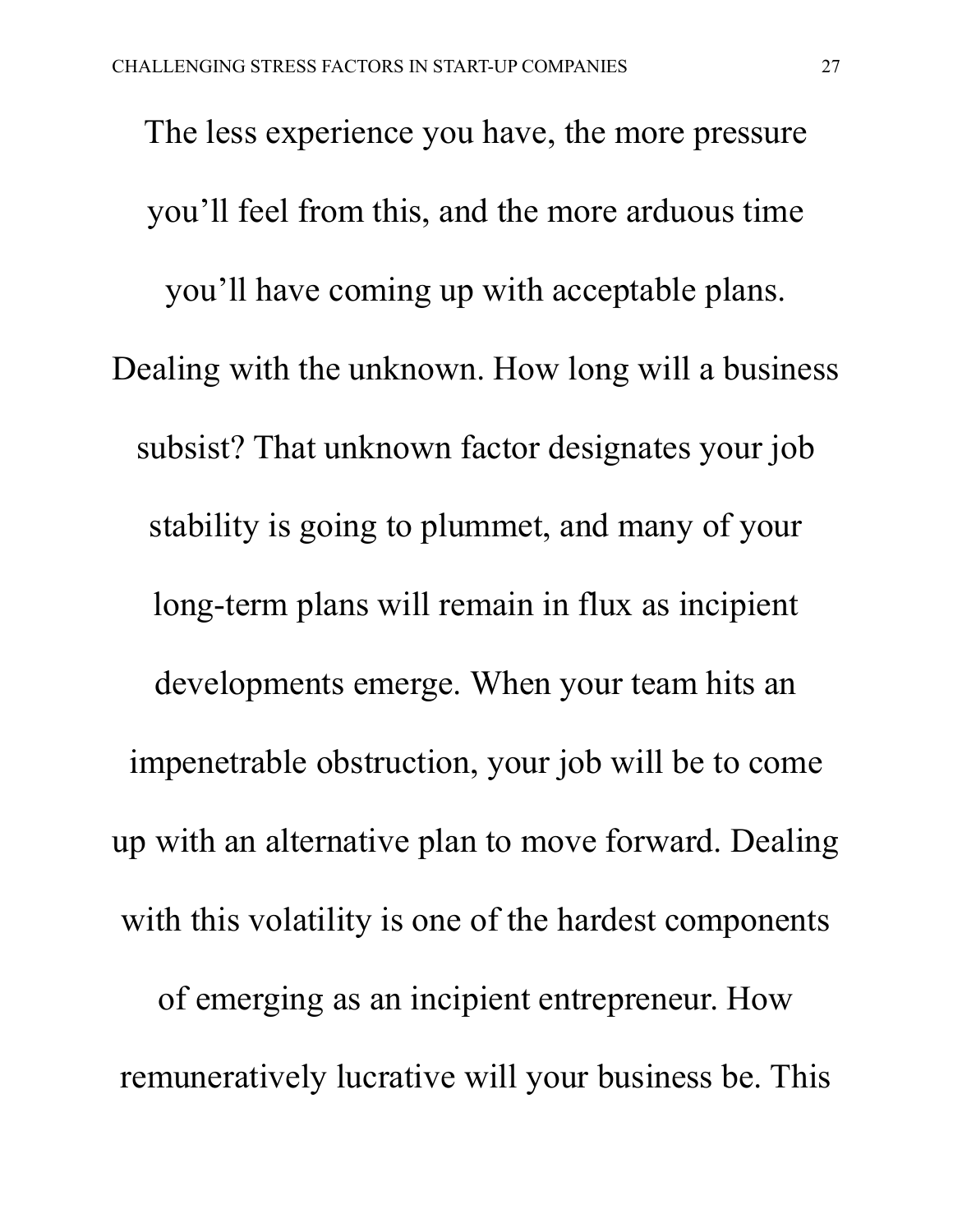demands on-the-spot ingenious cerebrating -- which should be an oxymoron, but entrepreneurs infrequently have the luxury of time. When a competitor emerges, it will be your responsibility to come up with a replication plan. That isn't to verbally express they won't perpetuate to nag at you as the years go on, or that incipient and varied challenges won't arise to take their place, but you'll be yare to handle yourself in those most volatile and impactful first few months -- and that puts you far ahead of the competition. Decision fatigue is an authentic phenomenon, and most incipient entrepreneurs will experience it if they aren't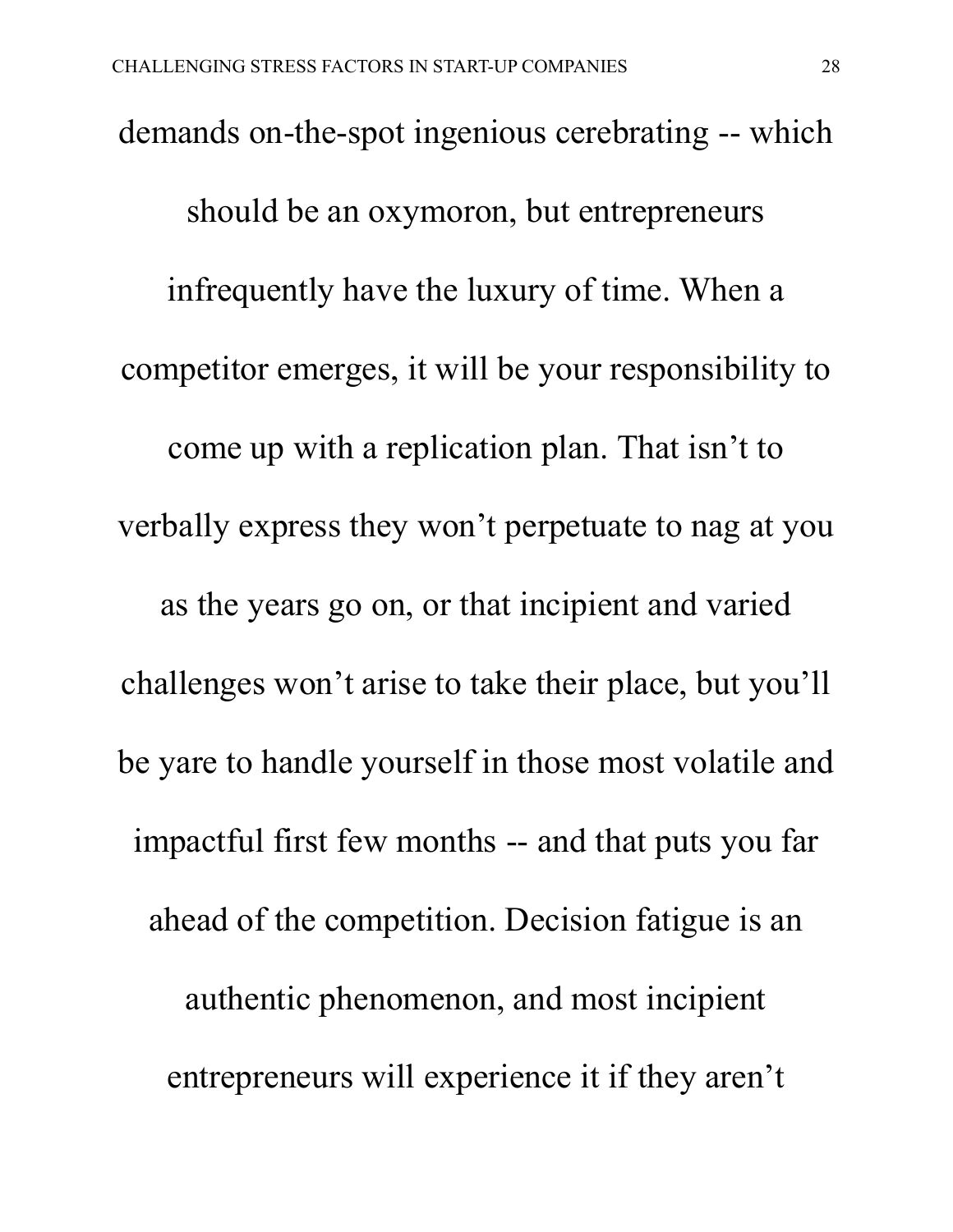prepared for the incipient caliber of stress. Incipient entrepreneurs are coerced to make hundreds of decisions a day, from immensely colossal, companyimpacting decisions, to diminutive, hour-affecting ones. If you can work your way past these major obstacles, you'll be well peregrinating to establishing yourself as an entrepreneur. Believe it or not, this is probably the most stressful challenge on this list. [7] That unknown factor designates your job stability is going to plummet, and many of your long-term plans will remain in flux as incipient developments emerge. Decision fatigue is an authentic phenomenon, and most incipient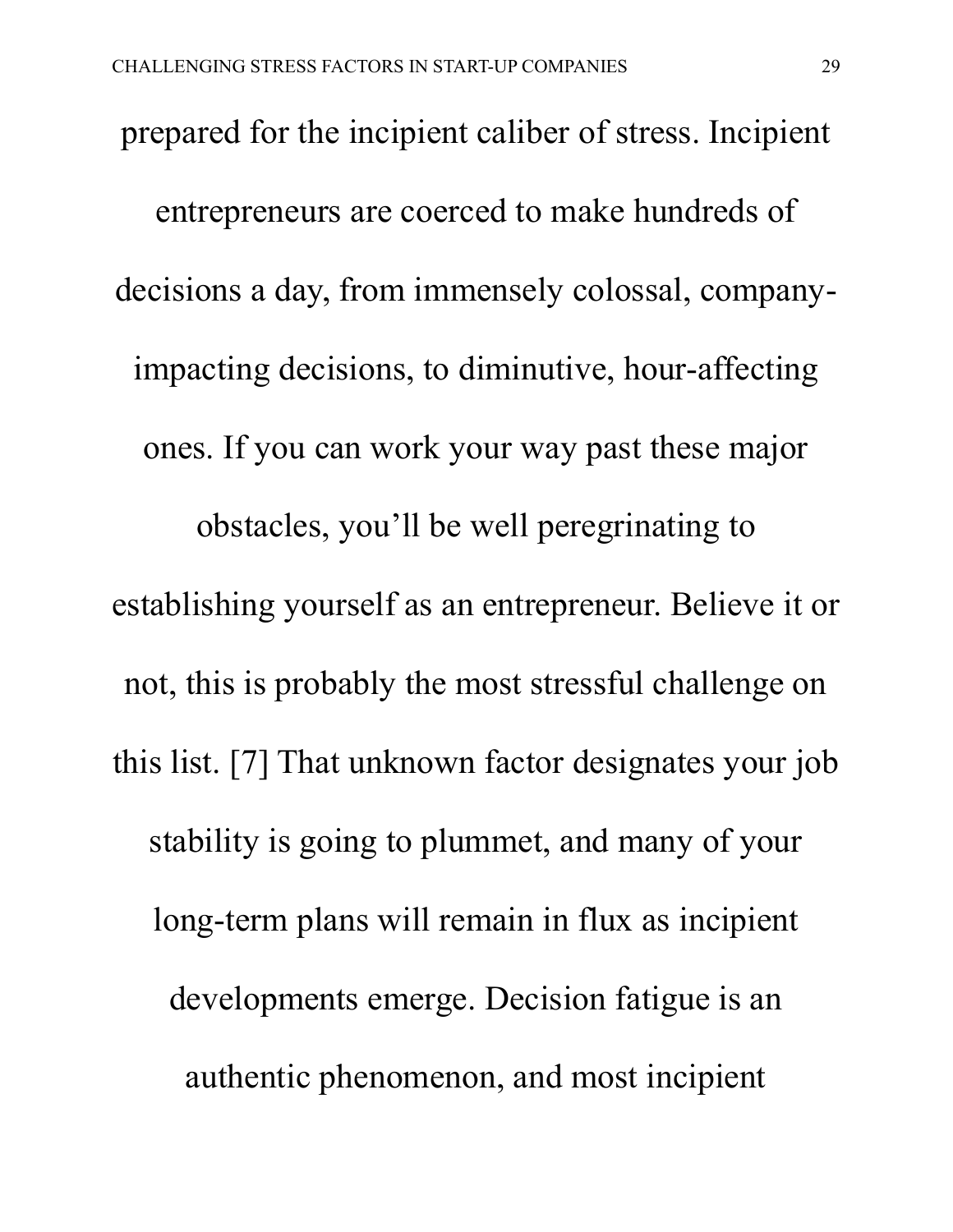entrepreneurs will experience it if they aren't prepared for the incipient caliber of stress. Incipient entrepreneurs are coerced to make hundreds of decisions a day, from immensely colossal, companyimpacting decisions, to diminutive, hour-affecting ones. The less experience you have, the more pressure you'll feel from this, and the more arduous time you'll have coming up with acceptable plans.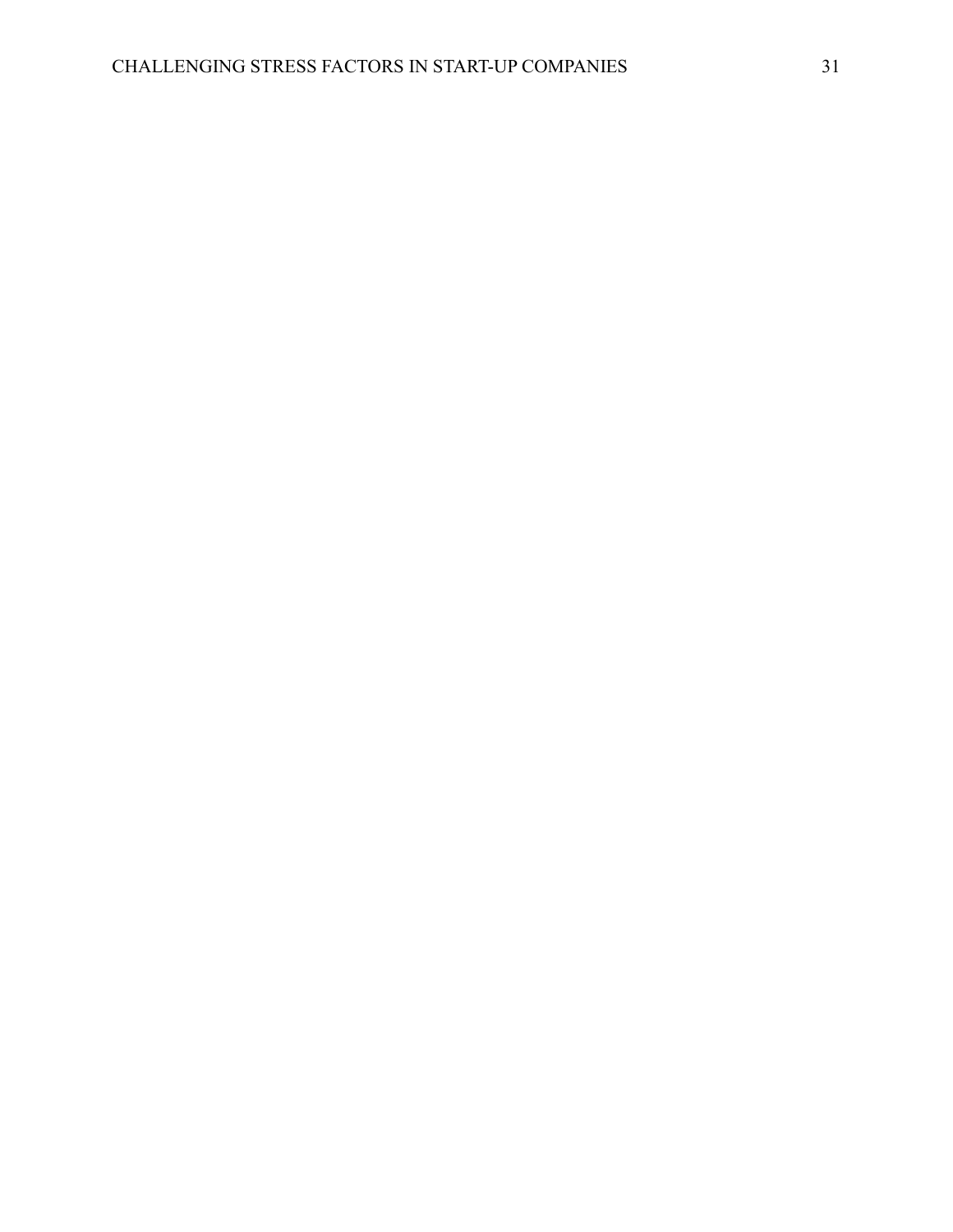# Keeping commitment with clients and maintain your

team: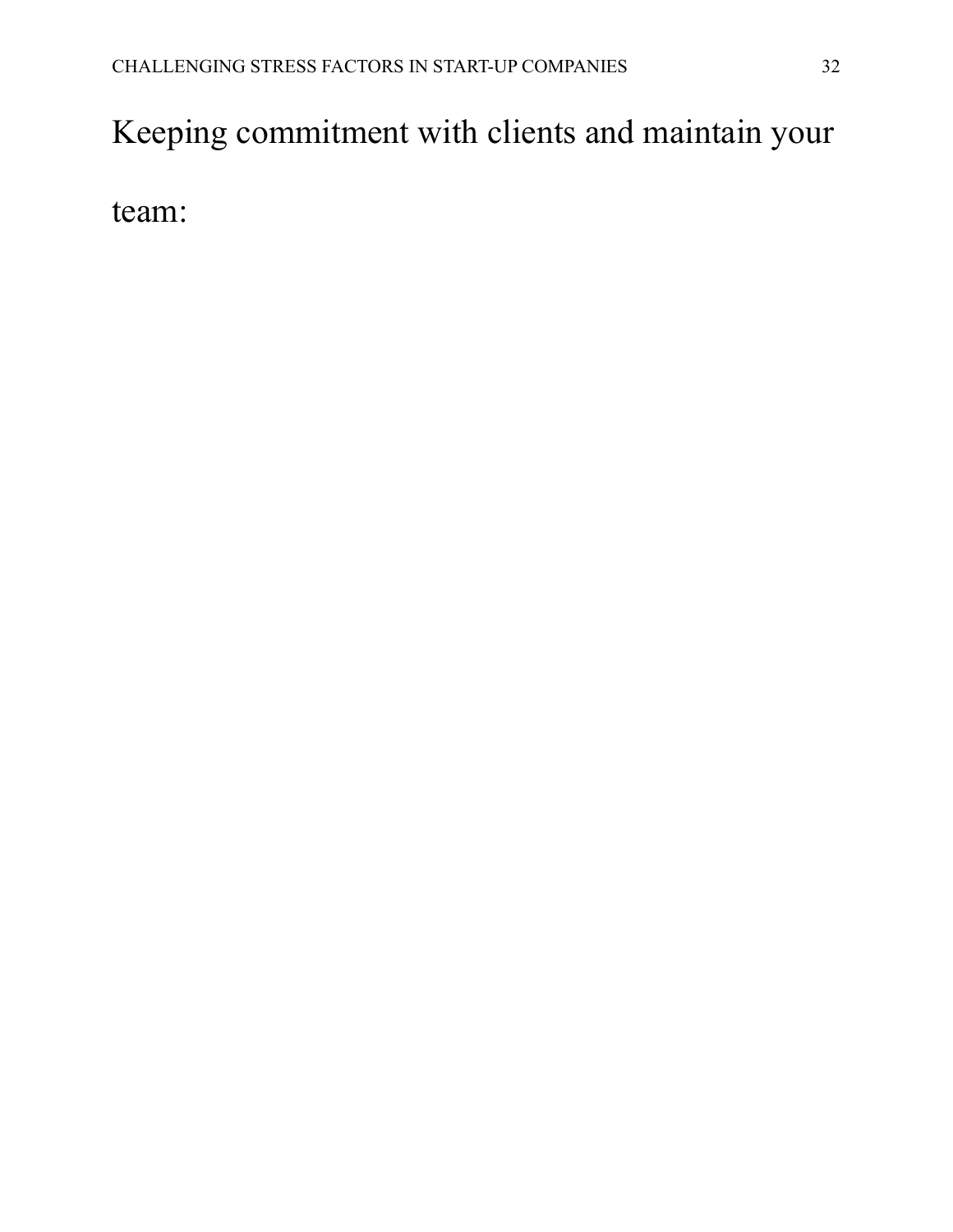The best way to sustain a business is to have multiple, reliable streams of revenue from multiple sources. On the other hand, if you have many clients, at least one is bound to be a headache -- the one that keeps your mind occupied when you're endeavoring to relish a relaxing family dinner because of a nasty email or voicemail you received from this individual right afore you left the office for the day -- the one who's doing this for the third time this month. Entrepreneurs hire talent that they like, trust and appreciate and expect to get their work done on time. One of their top stresses becomes doing what ittakes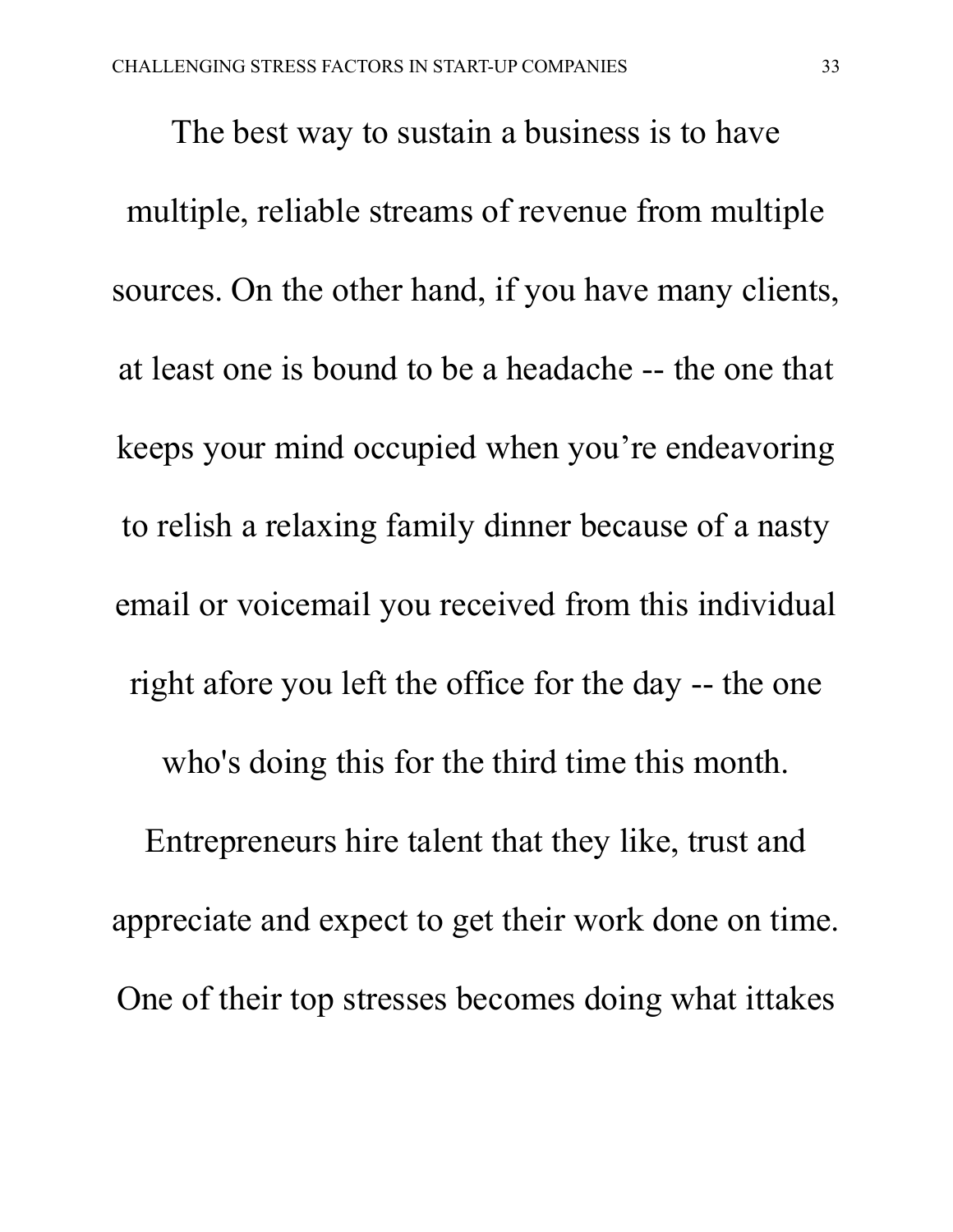### to retain them on their team. [9] These are the day to

day very challenging stress factors at their end.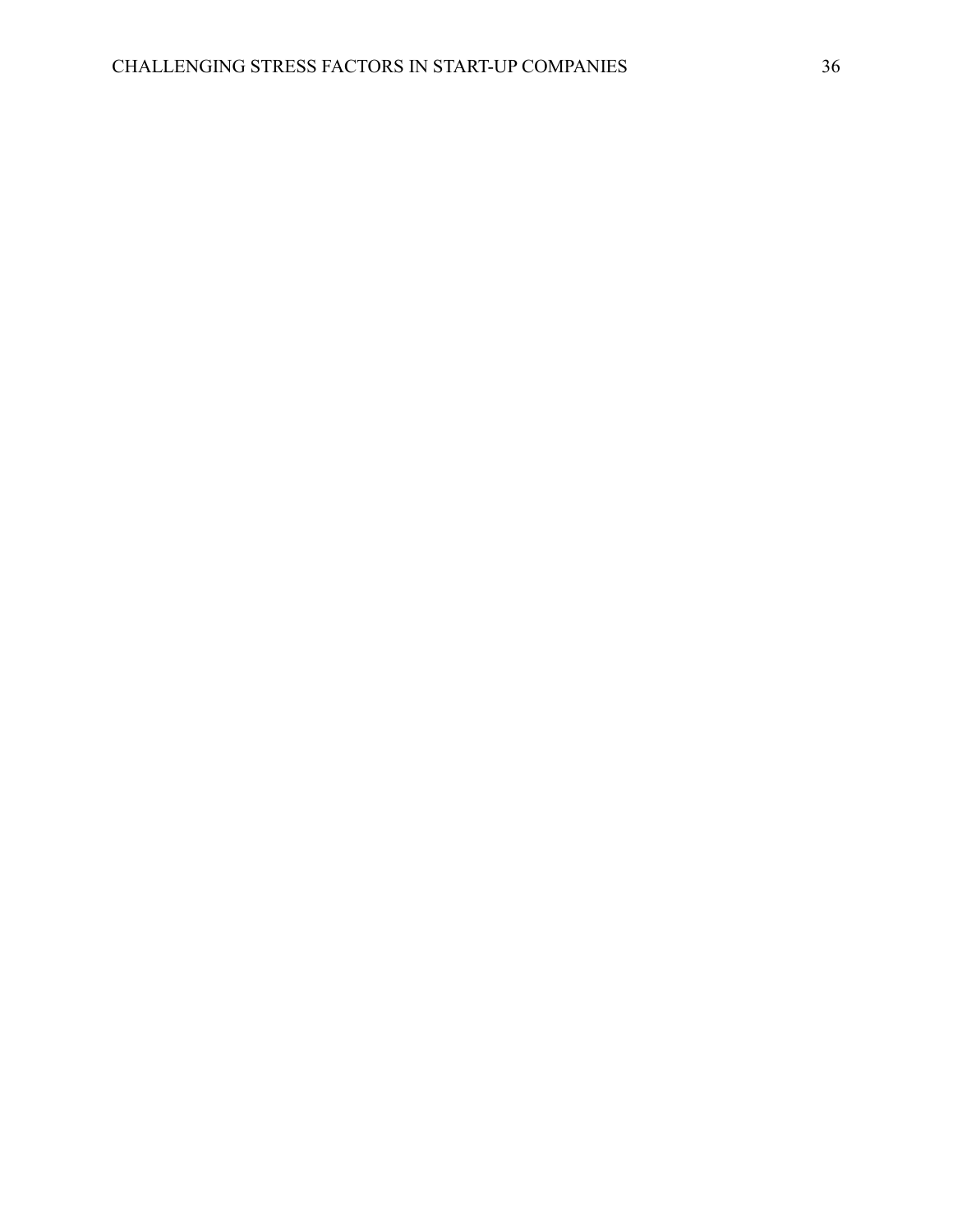Psychological issues and work attitude: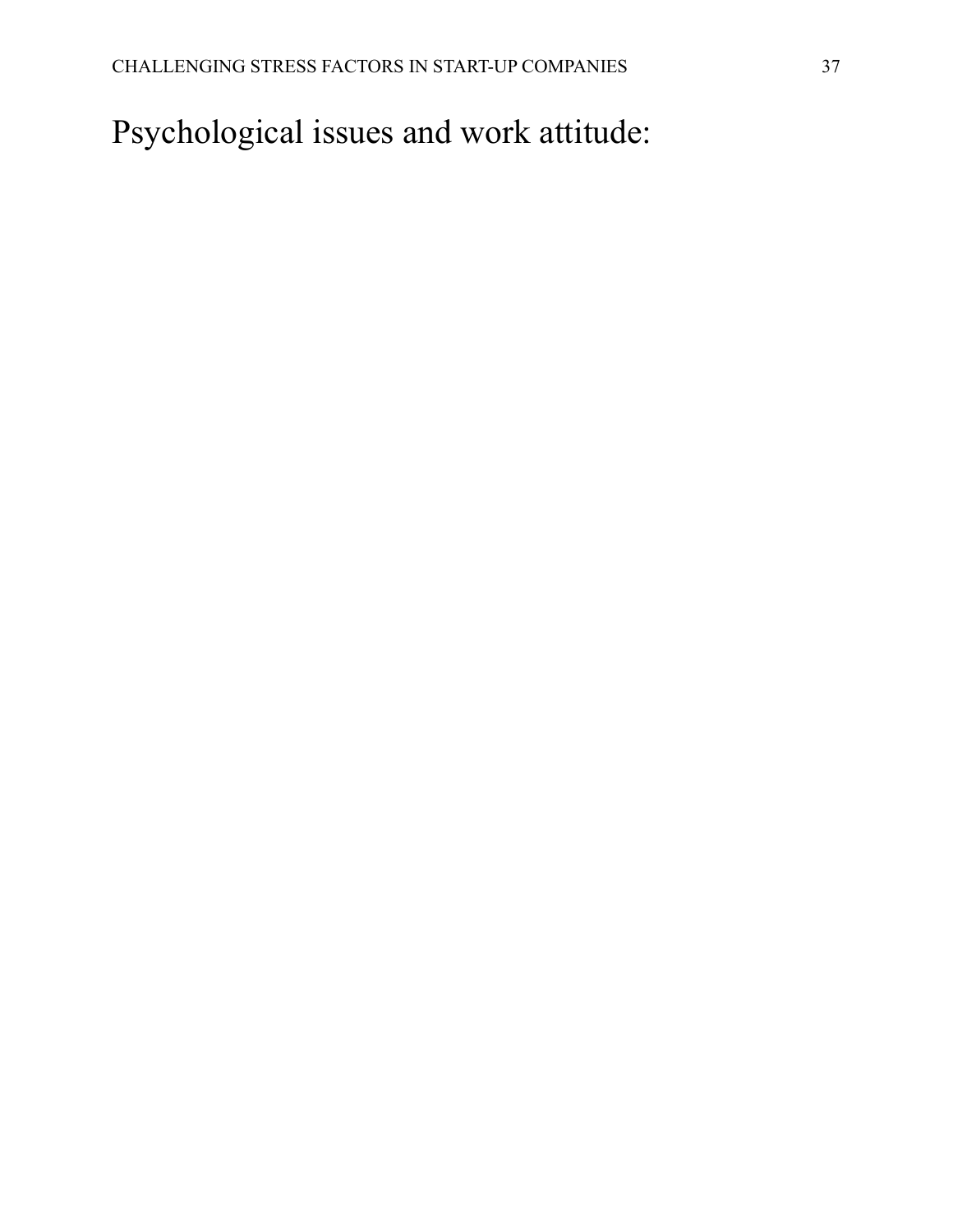It is to accentuate the consequentiality of psychological capital and its contribution for employees Psychological Capital and Work Posture: A Conceptual Analysis 25 to surmount arduousness at workplace and achieve balanced life. If we intervene psychological capital opportunely and systematically, we would definitely be at a position to make a resplendent platform for employees' performance amendment by fostering positive work posture like job gratification, organizational commitment and job involution. Predicated on propositions, the above conceptual model projects the relationship between psychological capital work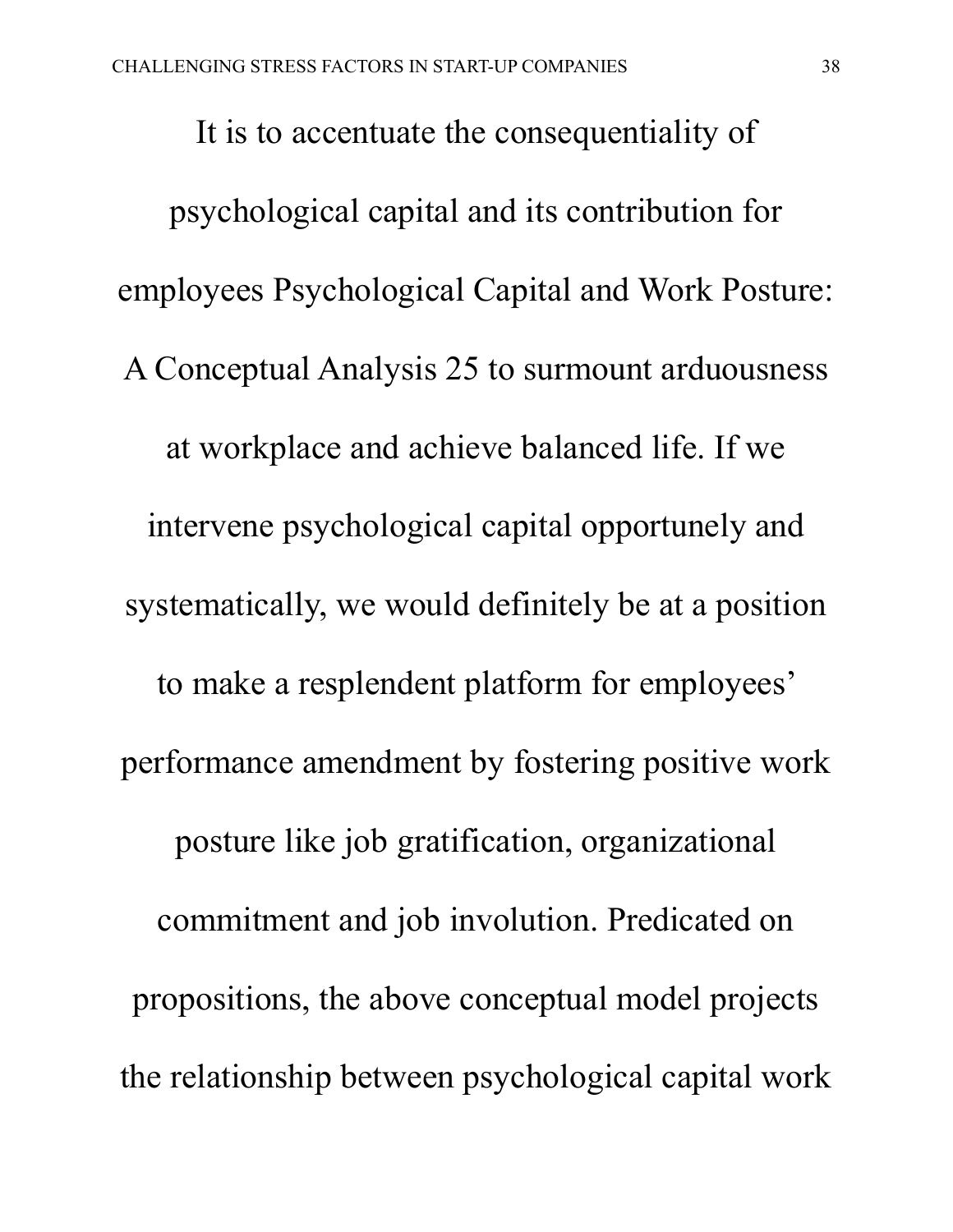postures. In authenticity, some companies have failed to understand the employees' quandary and always focus the profit side, which makes clear gap between employees and supervisor. Then consummate negative attitude of an employee will automatically follow.[8]. If we intervene psychological capital opportunely and systematically, we would definitely be at a position to make a resplendent platform for employees' performance amendment by fostering positive work posture. Predicated on propositions, the above conceptual model projects the relationship between psychological capital work postures.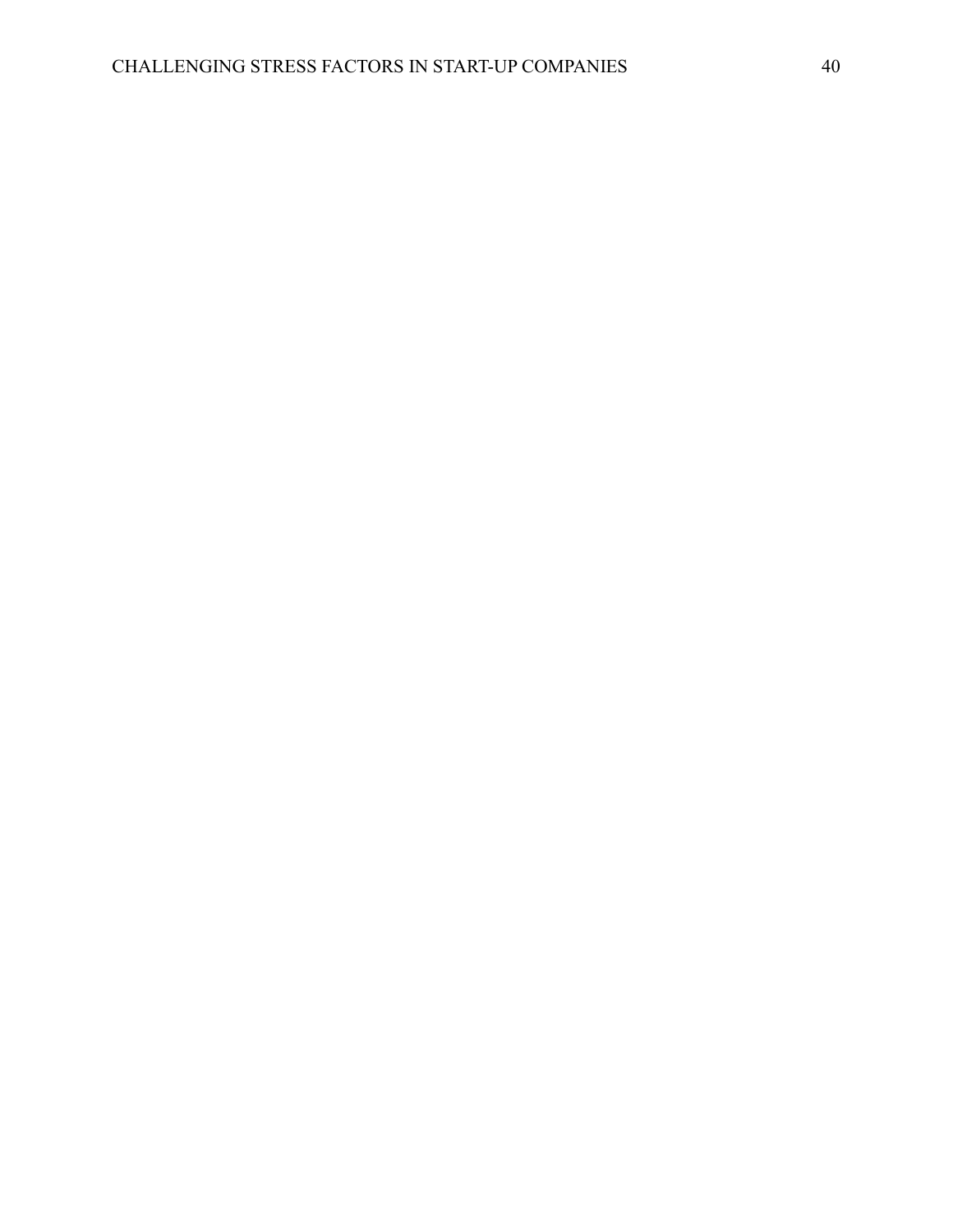# Start-ups in South Asian countries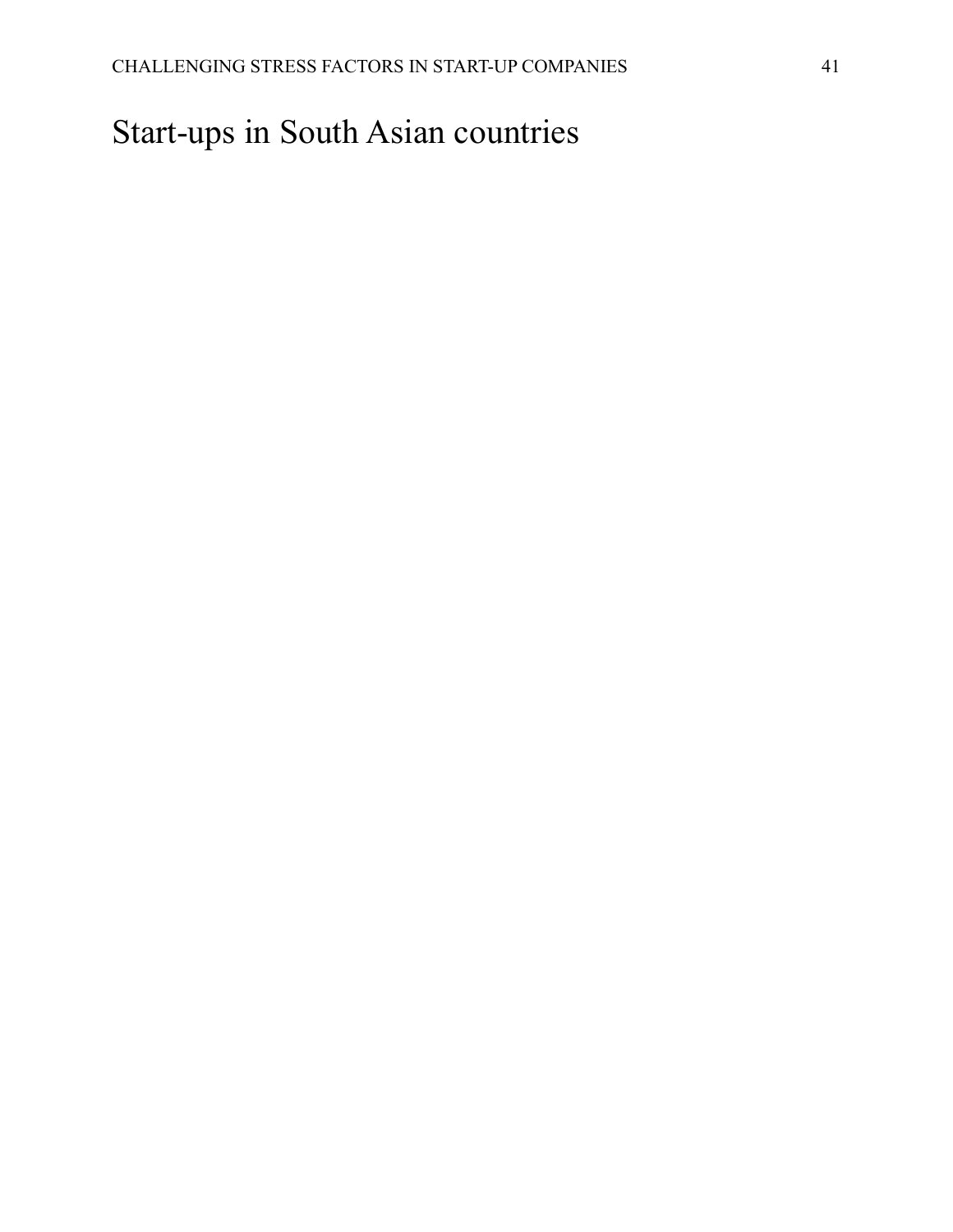These start-up companies have to deal with the bureaucracy and their financial organizations are at infancy in some cases. Their colonial past was also against start-up development. The business graduates are also want to find established companies for their job due to job security and well defined job description. Sometimes business schools work independent of business developers. And startup developers are following their established counterparts rather than modern knowledge of business management. These things are the stress factors in South Asian start-ups. If the problems in start-up ecosystems and the governmental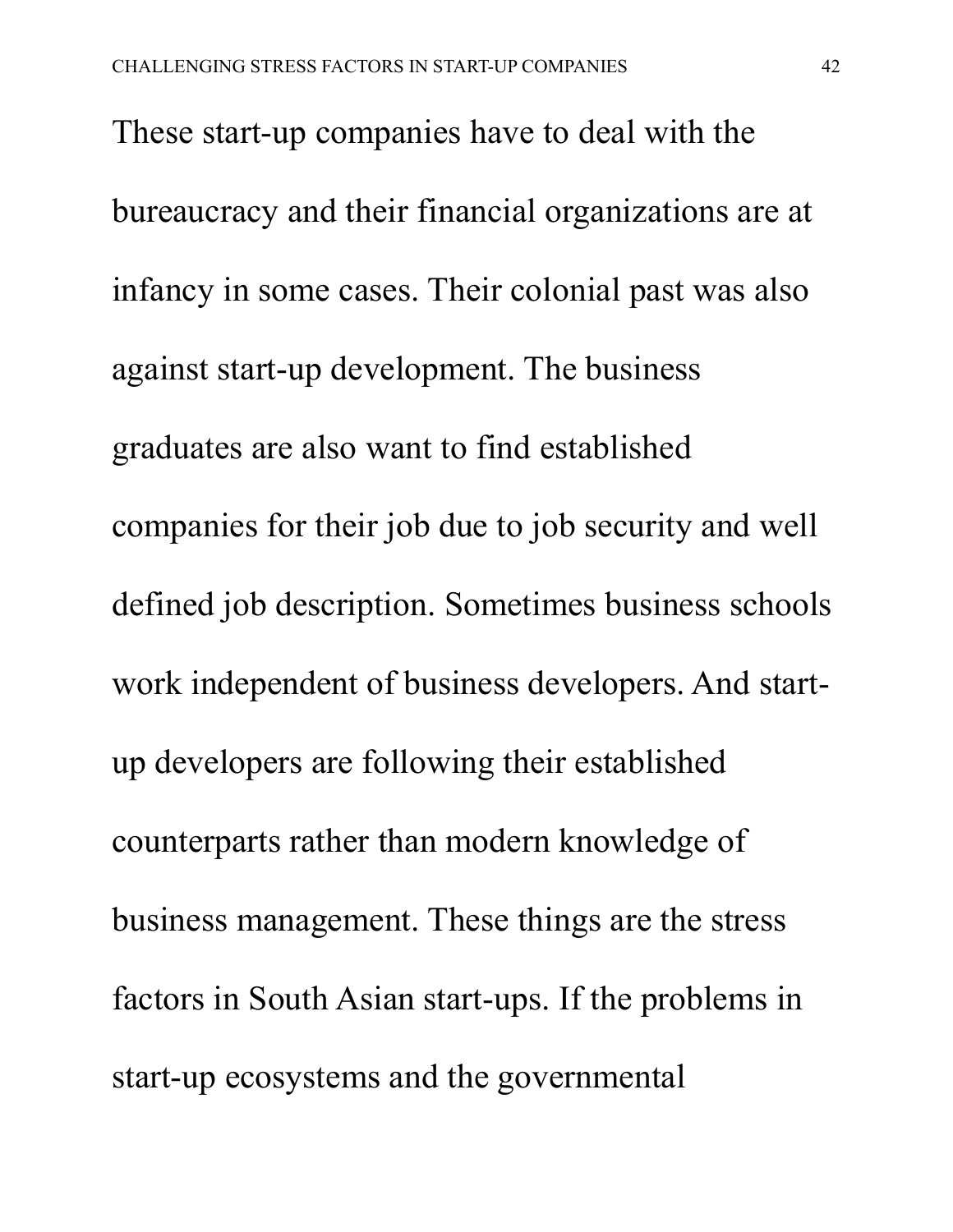infrastructure are solved, then a great number of start-ups may develop in these countries. Some startups face big and undue competition from the big companies. Someone may not able change the ecosystem, but they can change their direction. This way some start-ups become stable as an entrepreneur.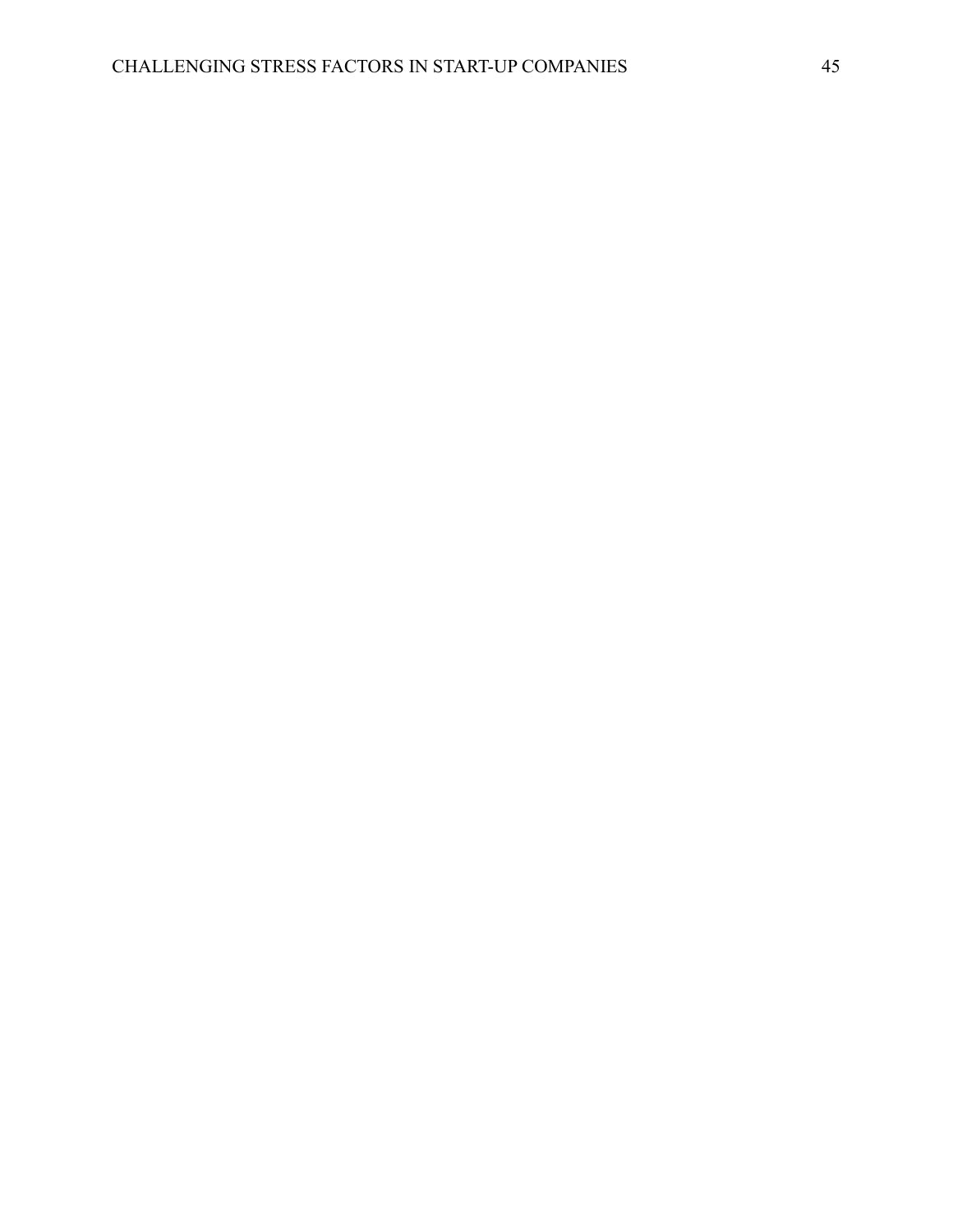# Conclusion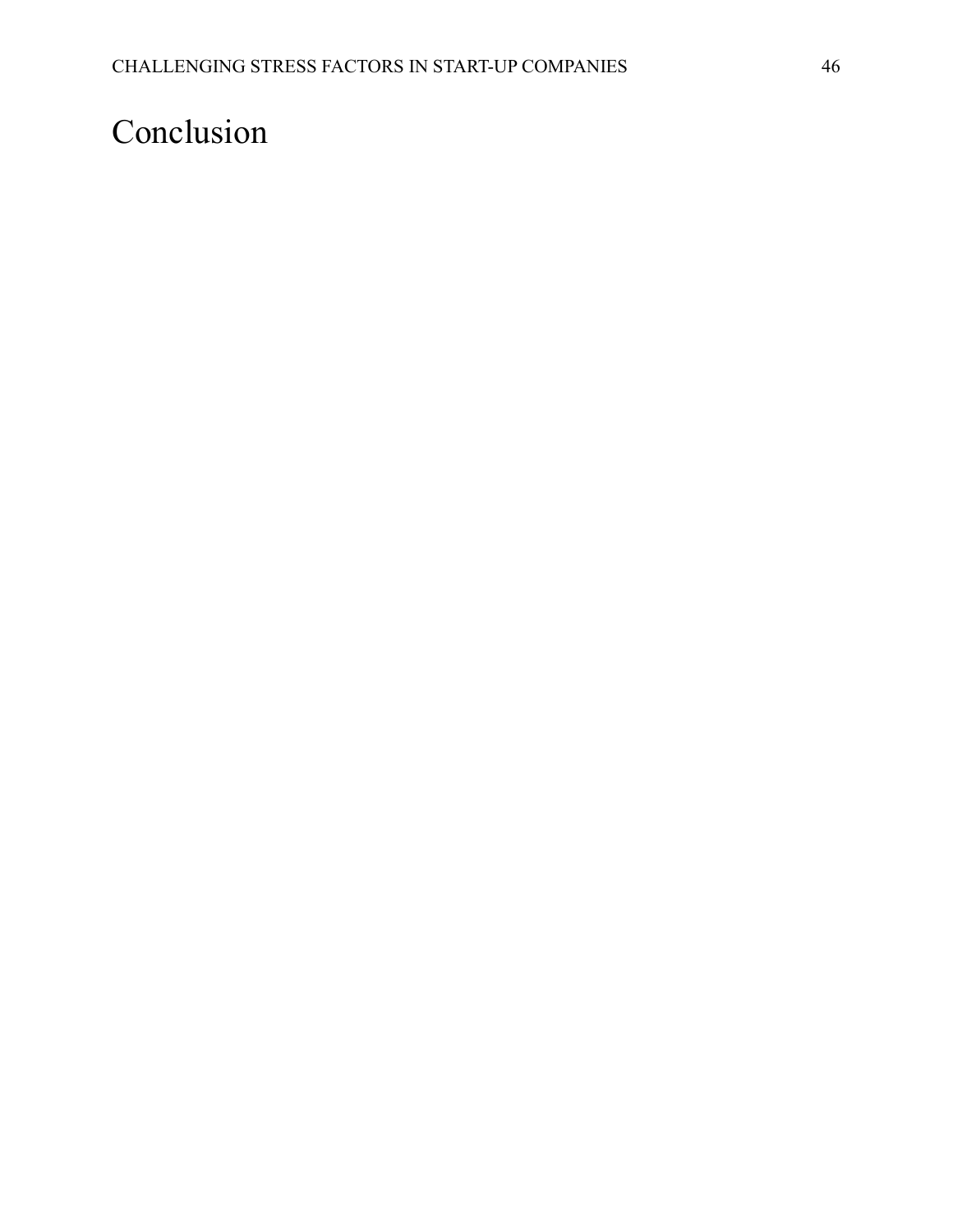There are some stress factors that are challenging to the start-up companies. Business models are needed for the start-ups to run their business as project. Learn Vest is one of the exemplary start-ups, which bear almost all challenges of a start-up. Adaptation is a great issue which the CEOs think about even more the capital related issues. A start-up need to be ethical, environmentally sustainable, also profitable. Copyright laws are affect the pharmaceutical companies very much, more than other type of startups. Gender related issues in the start-ups separate the man and woman entrepreneurs in some important areas. Men are more experienced rather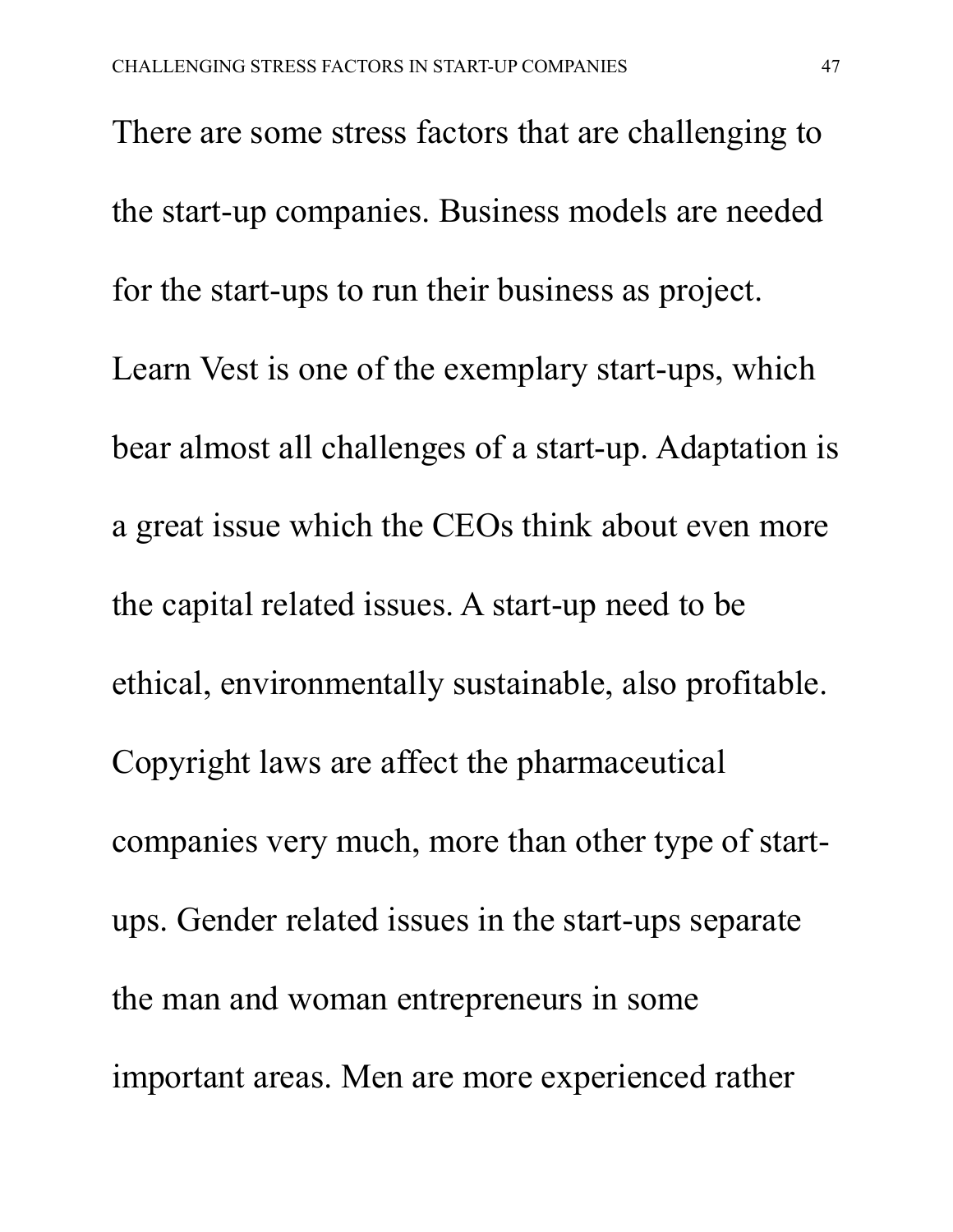than woman in marketing and management. When we write about these challenges, would should know the solutions of these problems. South Asian countries have their own stress factors in their ecosystem, which they need to face and become successful.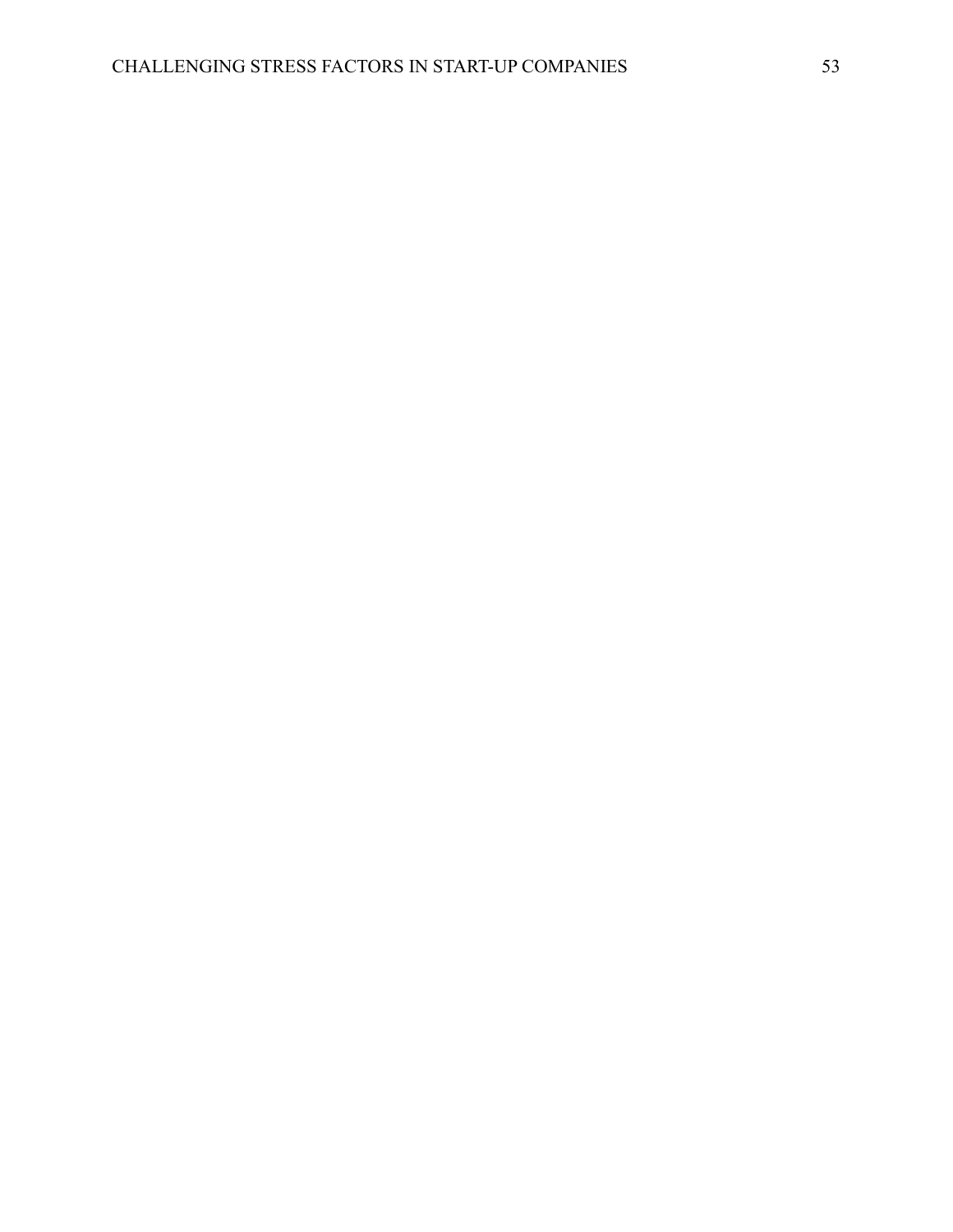## Reference

1." Understanding Stress for Startup Success".https://medium.com/welltory/understandin g-stress-for-startup-success-6c8beb75fa11p Success". 2.Schlange,Lutz.E.(2006)."What Drives Sustainable Entrepreneurs?" . Applied Business and Entrepreneurship Association International. Pages 1 3.Grabawsky,Henry.(2003). "Patents and new product Developent in the Pharmaceutical and Biotechnology Industry".Duke University.Pages 1- 23.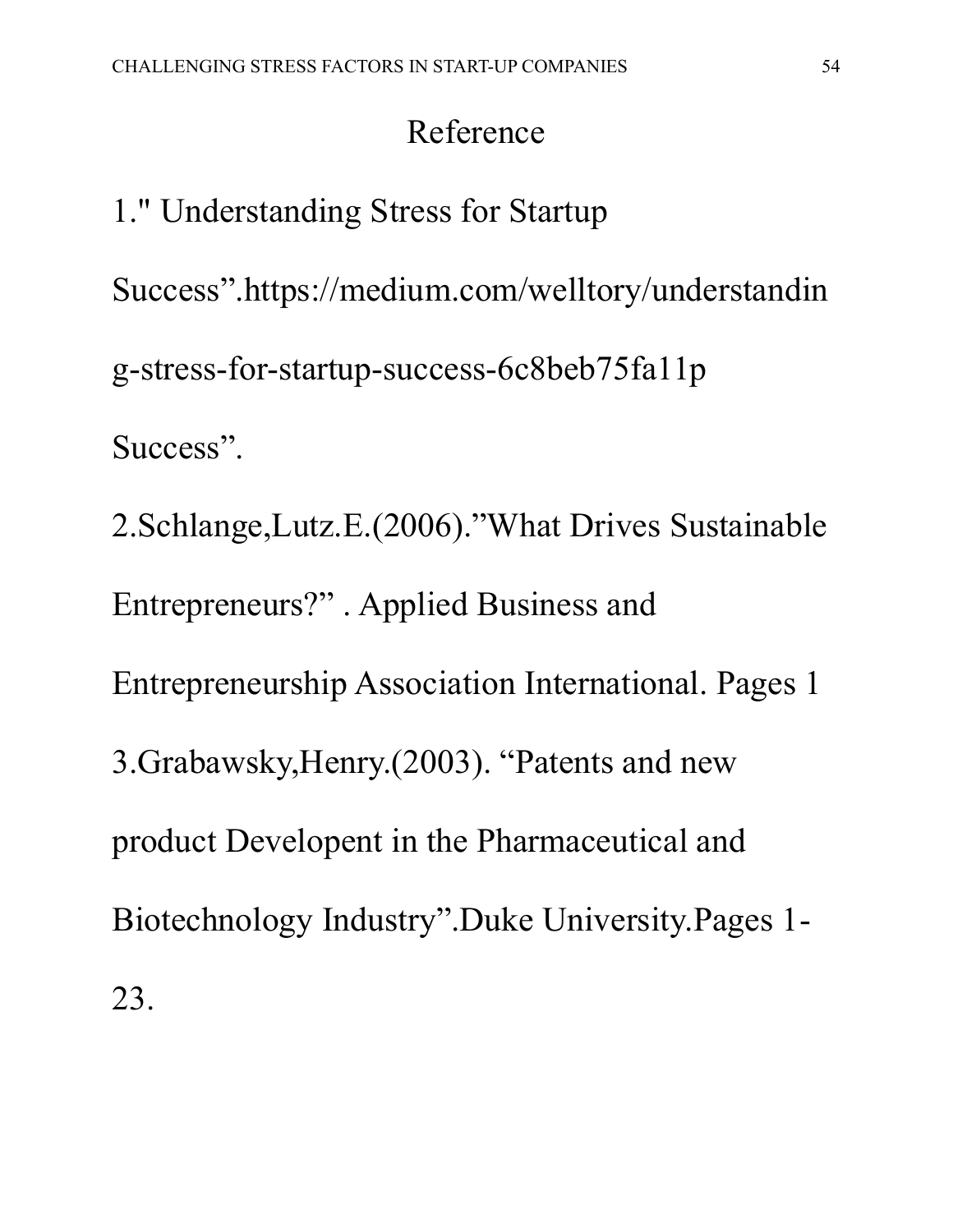4. Heilbrunn, Sibylle.(2004). "Impact of gender on difficulties faced by entrepreneurs".

Entrepreneurship and Innovation.Pages 159-165

5. Andrén,Linda. ,Magnusson,Mats. and Sören Sjölander,Soren.(2002). "Opportunistic Adaptation in Start-Up Companies

- Exploring the links between business model learning and the resource base". Third European Conference on Organizational Knowledge, Learning and Capabilities. Pages 1-21.

6.Business Model-How to Determine Yours, http://www.startupowl.com/resources/before-youstart/business-model/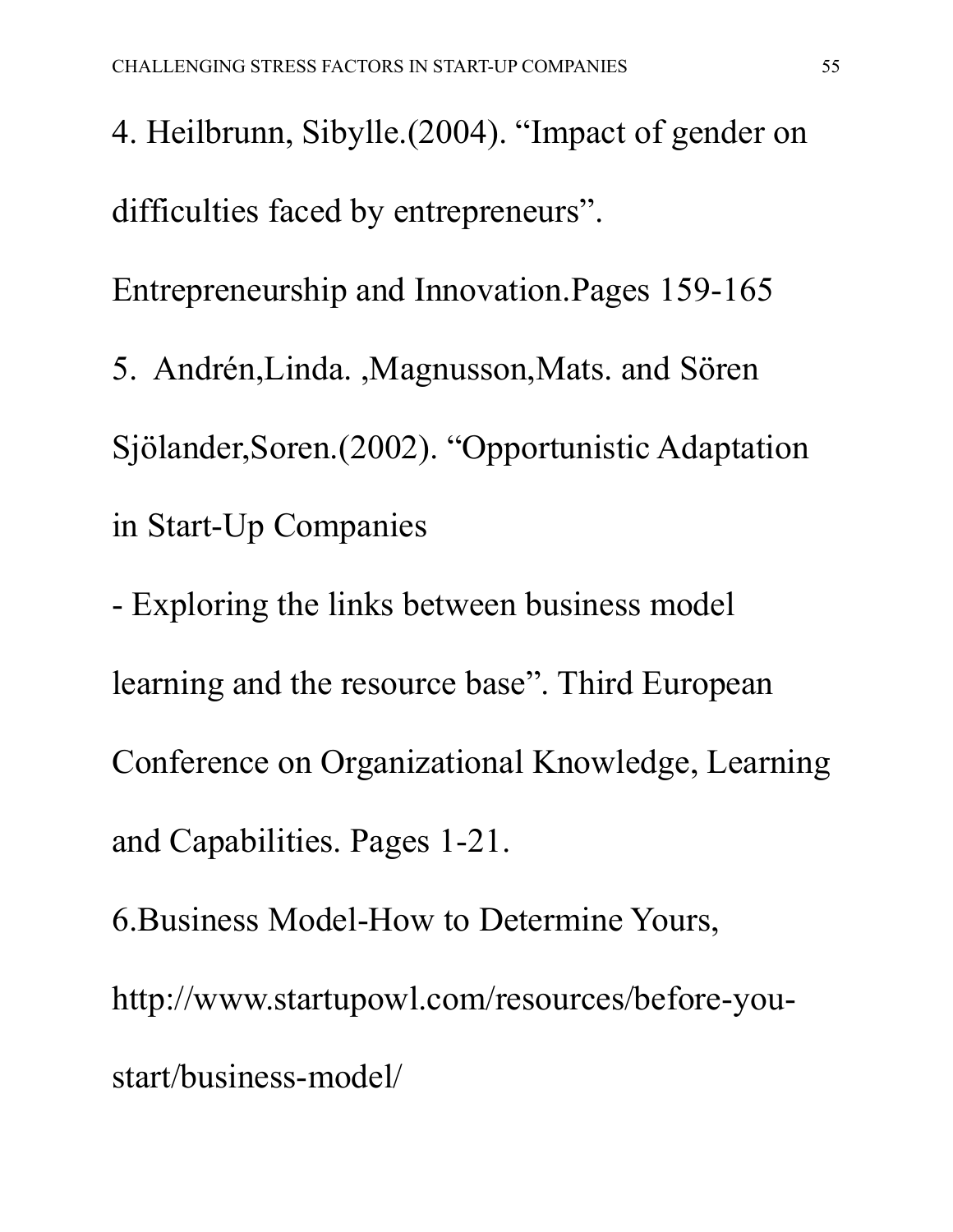.

7.Alton,Larry.(2016). "The 8 Biggest Challenges for New Entrepreneurs".

https://www.entrepreneur.com/article/254721.Pages1

PSYCHOLOGICAL CAPITAL AND WORK ATTITUDE: A CONCEPTUAL ANALYSIS 8. Sahoo.Bharat Chandra, Sia.Surendra Kumar, Sahu.Niranjan and Appu.Aneesh V.(2015)." PSYCHOLOGICAL CAPITAL AND WORK ATTITUDE: A CONCEPTUAL ANALYSIS". Journal of Organisation & Human Behaviour.Pages 1-28.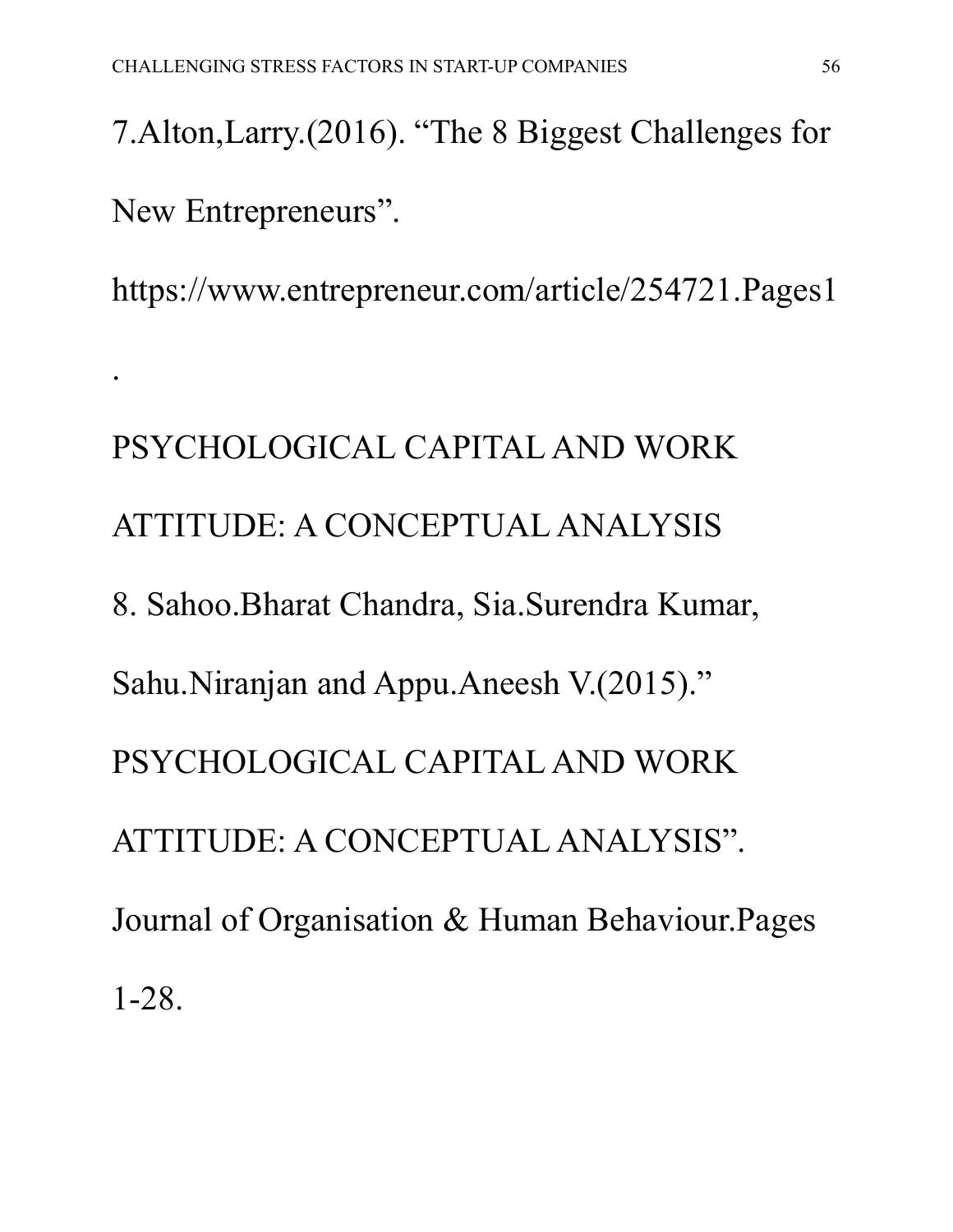# 9.DeMers,Jayson.(2015)." 10 Things That Stress Out

Entrepreneurs More Than Anything".

[https://www.entrepreneur.com/article/251563.](https://www.entrepreneur.com/article/251563.%20Pages1) 

[Pages1](https://www.entrepreneur.com/article/251563.%20Pages1)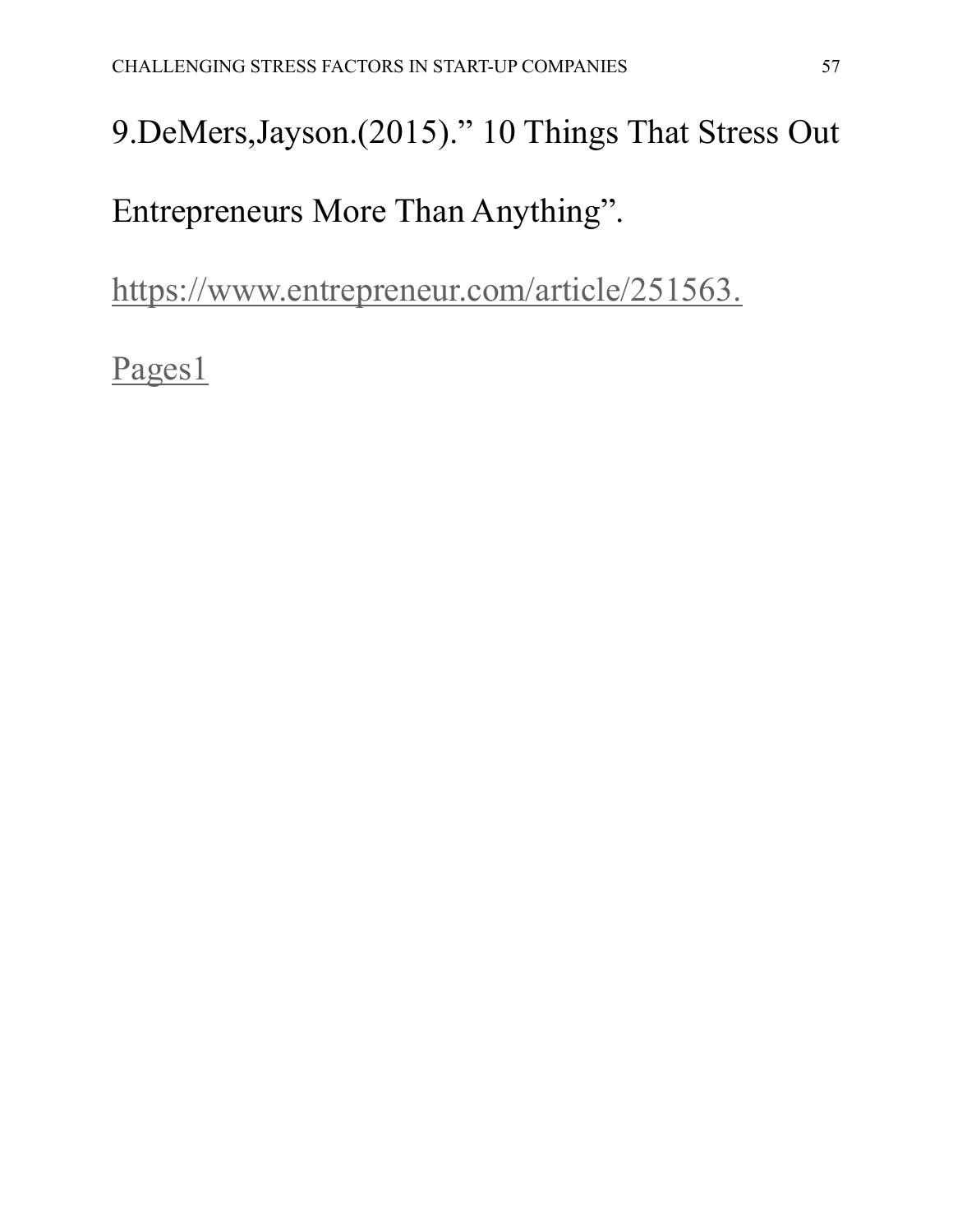## Footnotes

1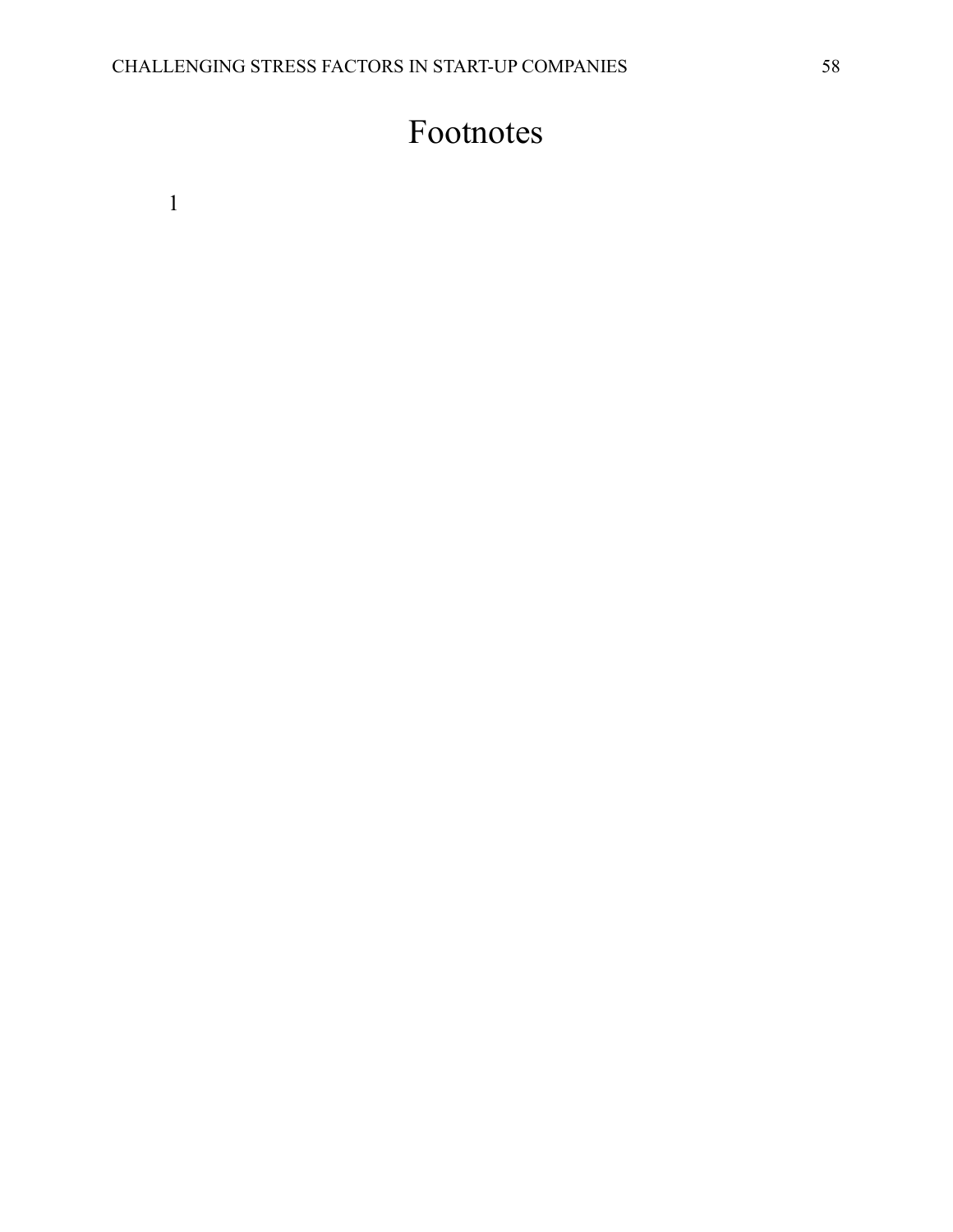## Tables

Table 1

[Table Title]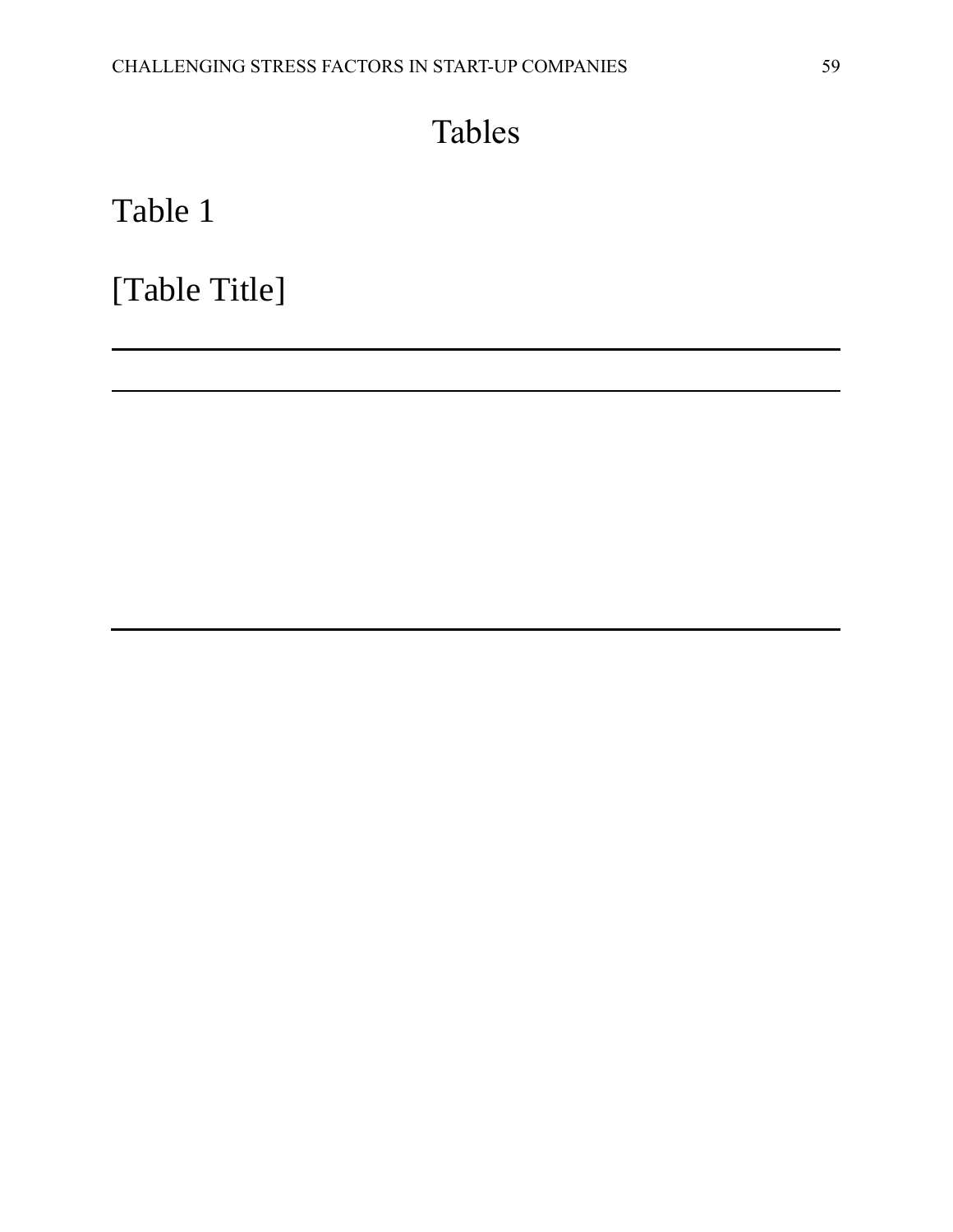

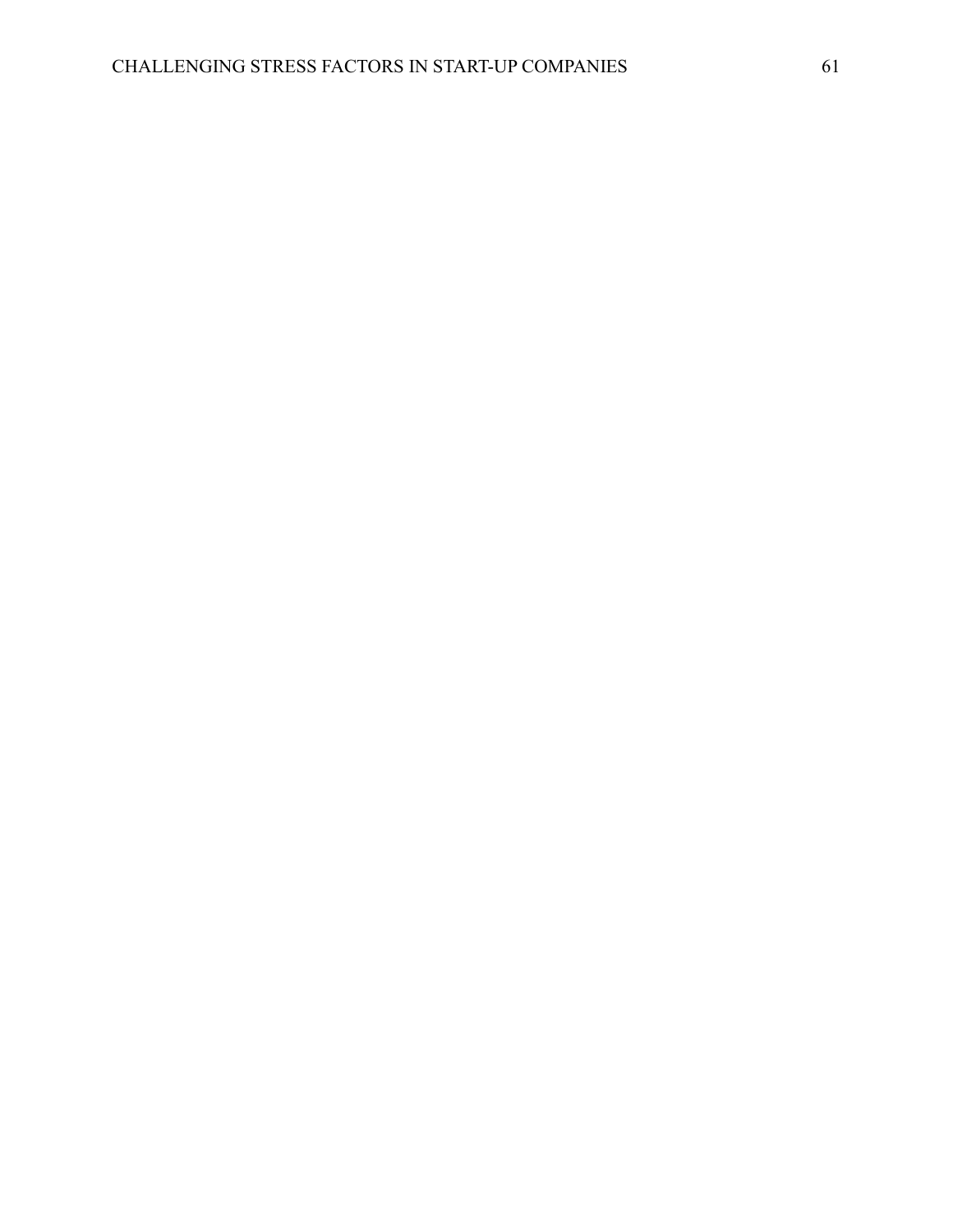

with committed resources, or

already have initial product or

service in place. Co-founders

shareholder agreement (SHA)

signed, including milestones,

money commitments, for next

with shareholders time &

three years with proper

vesting terms.

Performance Indicators (KPI'

attract additional resources

(money or work equity) via

equity, interest or revenue

share from future revenues.

investments or loans for

s) identified. Can start to

Startup Development Phases - From idea to business and team to organization.

entrepreneurial core co-

complementary skills and

additional team members

for specific roles also with

ownership plan. Maybe

founders with

ownership.

market. Initial idea on

value. One person or a

how it would create

commitment or no

right balance of skills

in the team structure

vaque team; no

confirmed

yet.

Version 3.0 - www.startupcommons

a big or fast growing

want to grow fast.

processes

target market. Can and

significant funding or

would be able to do so if

wanted. Hiring, improving

quality and implementing

Consider or have attracted

visio

com

conl

ofte

conl

Fou

mak

with